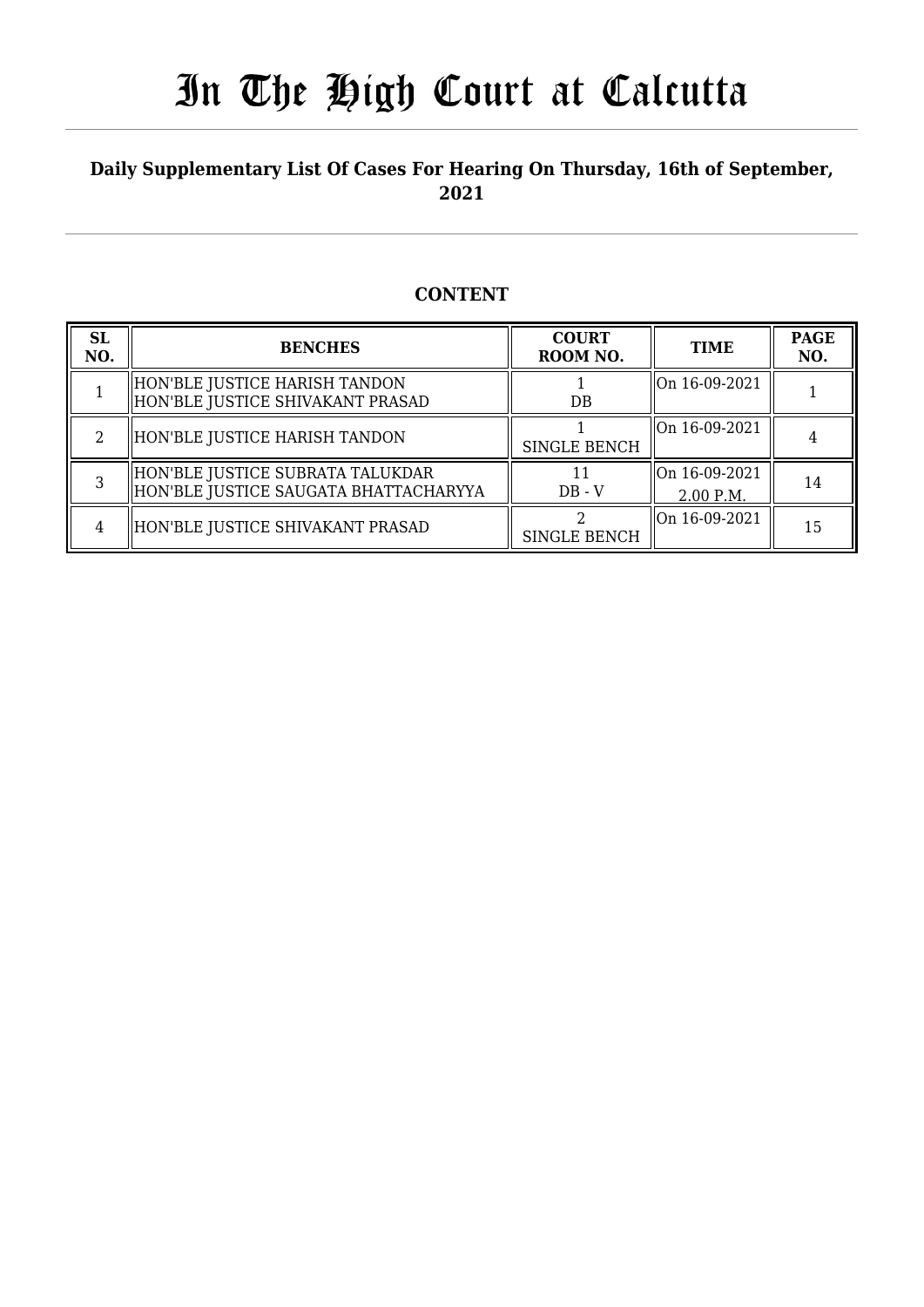

# Calcutta High Court

## **In The Circuit Bench at Port Blair**

### **Appellate Side**

**DAILY CAUSELIST For Thursday The 16th September 2021**

**COURT NO. 1**

### **DIVISION BENCH (DB)**

#### **HON'BLE JUSTICE HARISH TANDON HON'BLE JUSTICE SHIVAKANT PRASAD**

**MOTION**

#### 1 WP.CT/185/2021 THE LIEUTENANT GOVERNOR (ADMINISTRATOR) AND ORS. VS DR. POONAM YEDLA AND ORS. KRISHNA RAO **FOR ADMISSION** CHAWLA ANJILI NAG

2 SAT/5/2021 TARUNDEEP SINGH VS AVTAR BAATH

### **FOR ORDERS**

| 3 | FAT/1/2020                   | H.H. BEENA KUMARI<br>VS<br>DEEPAK RAM                           | KRISHNA RAO        | N.A.KHAN                            |  |  |
|---|------------------------------|-----------------------------------------------------------------|--------------------|-------------------------------------|--|--|
| 4 | MA/31/2020<br>IN WP 293/2018 | PORT BLAIR MUNICIPAL<br>COUNCIL AND ORS.<br>VS<br>A.SUBRAMANIAM | ARUL PRASANTH      | <b>G.BINNU KUMAR</b>                |  |  |
|   |                              | <b>FOR HEARING</b>                                              |                    |                                     |  |  |
| 5 | FMAT/4/2019                  | THE EXECUTIVE ENGINEER<br>VS<br>C.V.THOMAS                      | <b>KRISHNA RAO</b> | <b>GOPALA BINNU</b><br><b>KUMAR</b> |  |  |
| 6 | CRA/7/2019                   | THE STATE<br>VS<br>A.MOHAN @ VELU                               | <b>KRISHNA RAO</b> | RAKESH PAL<br><b>GOBIND</b>         |  |  |
|   | IA NO: CRAN/1/2021           |                                                                 |                    |                                     |  |  |
| 7 | CRA/8/2019                   | KARTICK SAHA<br>VS<br>THE STATE                                 | KRISHNA RAO        | A.S.ZINU                            |  |  |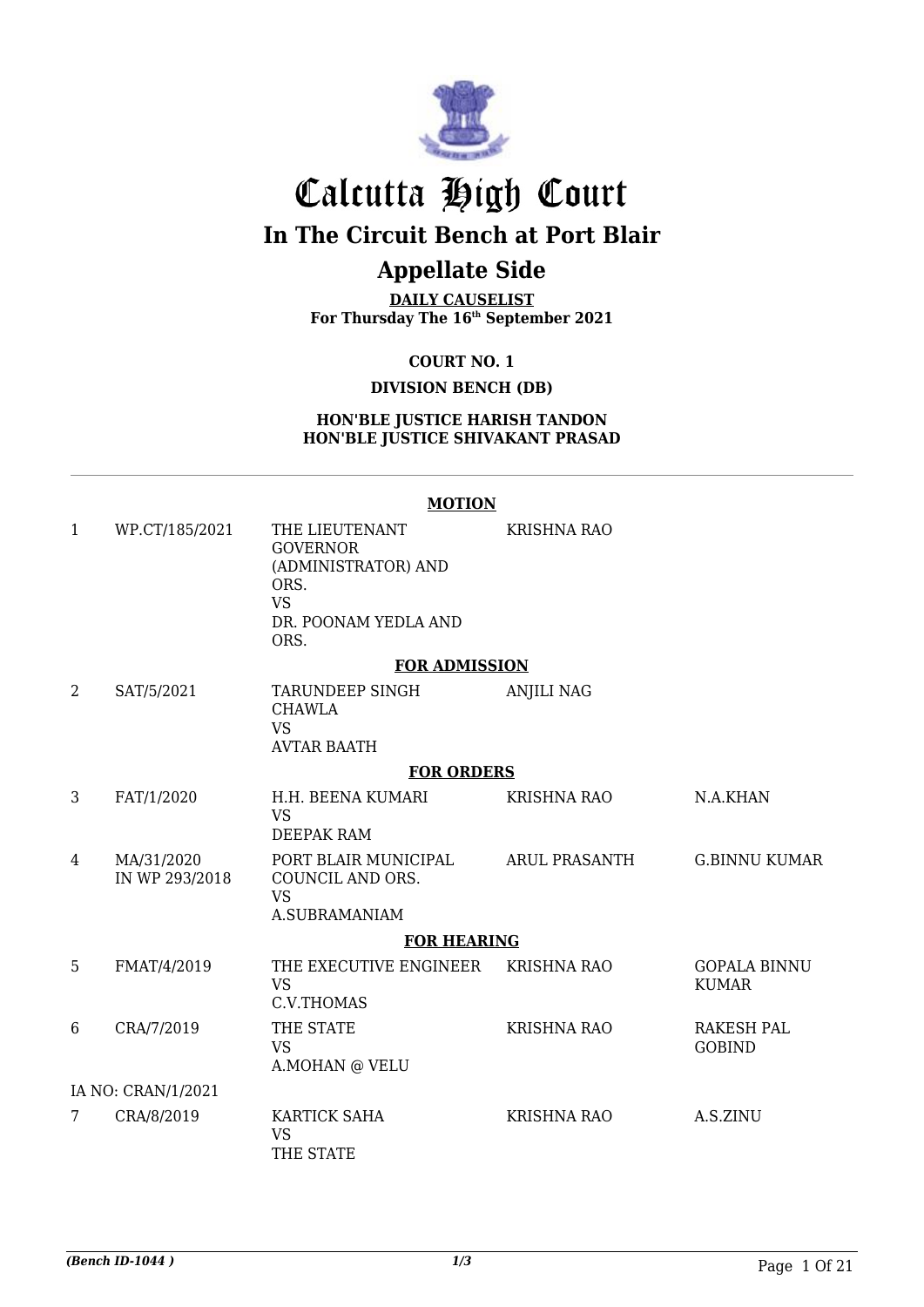### *DAILY CAUSELIST COURT NO 1-FOR THURSDAY THE 16TH SEPTEMBER 2021 HIGH COURT OF CALCUTTA - 2 -*

| 8  | WP.CT/90/2019               | <b>SELVARAJ RAJU</b><br><b>VS</b>                                                                                                    | K.SABIR              | <b>SIVABALAN</b>                    |
|----|-----------------------------|--------------------------------------------------------------------------------------------------------------------------------------|----------------------|-------------------------------------|
|    |                             | UNION OF INDIA AND ORS.                                                                                                              |                      |                                     |
| 9  | CRA/2/2020                  | SHYAMA KANTO BISWAS<br><b>VS</b><br>THE STATE                                                                                        | D.ILANGO             |                                     |
| 10 | FAT/3/2020                  | A.SELVAKUMAR<br><b>VS</b><br>S.BHUVANESHWARI                                                                                         | K.M.B.JAYAPAL        |                                     |
| 11 | MA/8/2020<br>IN WP 276/2019 | M/S SOORAJ TRADERS<br>VS<br>ANDAMAN AND NICOBAR<br>ADMINISTRATION AND<br>ORS.                                                        | <b>V.D.SIVABALAN</b> | TULSI LALL, BABITA<br><b>DAS</b>    |
| 12 | MA/9/2020                   | THE HON'BLE LT.<br><b>GOVERNOR AND ORS.</b><br><b>VS</b><br>ANDAMAN SARVAJANIK<br>NIRMAN VIBAGH MAZDOOR<br>SANGH AND ORS.            | <b>KRISHNA RAO</b>   | <b>GOPALA BINNU</b><br><b>KUMAR</b> |
|    | wt13 MA/10/2020             | THE GENERAL MANAGER<br><b>VS</b><br><b>R.ALANGARAM AND SONS</b><br>AND ORS.                                                          | <b>ANJILI NAG</b>    | <b>GOPALA BINNU</b><br><b>KUMAR</b> |
|    | wt14 WPA/162/2019           | THE DEPUTY<br><b>CONSERVATOR OF</b><br><b>FORESTS</b><br><b>VS</b><br>P.TATA RAO AND OTHERS                                          | <b>KRISHNA RAO</b>   | <b>GOPALA BINNU</b><br><b>KUMAR</b> |
| 15 | MA/34/2020                  | THE LIEUTENANT<br><b>GOVERNOR AND ORS.</b><br><b>VS</b><br>CAPT. ALAGURAJ AND ORS.                                                   | <b>KRISHNA RAO</b>   | <b>ANJILI NAG</b>                   |
|    | IA NO: CAN/1/2021           |                                                                                                                                      |                      |                                     |
| 16 | WPA(P)/81/2020              | ANDAMAN CHAMBER OF<br><b>COMMERCE AND INDUSTRY</b><br>AND ANR.<br><b>VS</b><br>THE LIEUTENANT<br><b>GOVERNOR AND ORS.</b>            | MD. TABRAIZ          | <b>ARUL PRASANTH</b>                |
|    | wt17 WPA(P)/84/2020         | ANDAMAN AND NICOBAR<br><b>ISLANDS REAL ESTATE</b><br>ASSOCIATION AND ANR.<br><b>VS</b><br>THE LIEUTENANT<br><b>GOVERNOR AND ORS.</b> | MD. TABRAIZ          | <b>ARUL PRASANTH</b>                |
| 18 | WPA(P)/82/2020              | P.KANNAN<br><b>VS</b><br>THE LIEUTENANT<br>GOVERNOR AND ORS.                                                                         | K.M.B JAYAPAL        | <b>KRISHNA RAO</b>                  |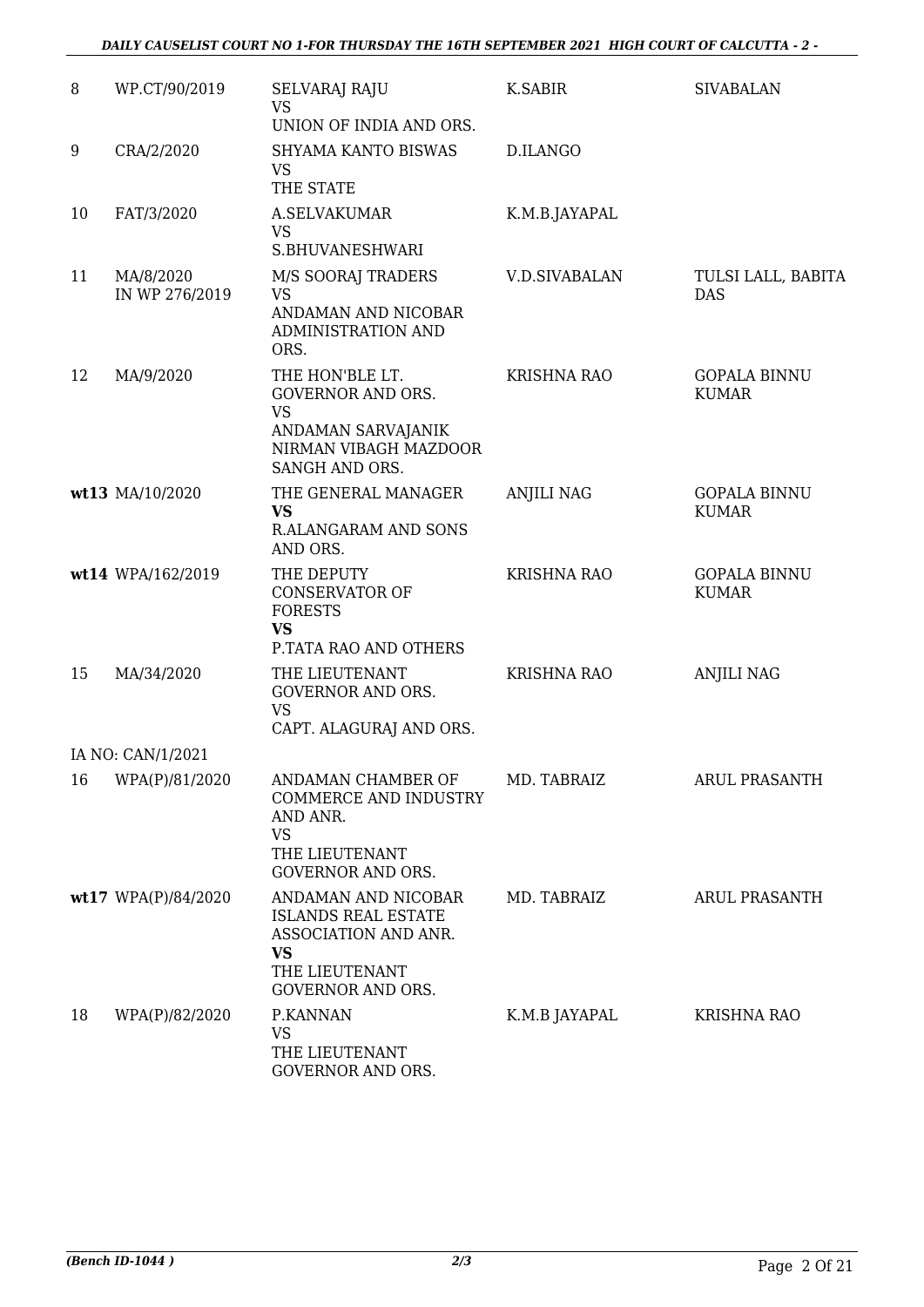| 19 | WP.CT/132/2020                  | THE LIEUTENANT<br><b>GOVERNOR AND ORS.</b><br><b>VS</b><br>D.C.SUBRAMANYAM AND<br>ORS.                                         | <b>KRISHNA RAO</b>                  | PHATIK CHANDRA<br><b>DAS</b>         |
|----|---------------------------------|--------------------------------------------------------------------------------------------------------------------------------|-------------------------------------|--------------------------------------|
| 20 | MAT/739/2020                    | COASTAL SEAWAYS ISLAND<br>PVT. LTD. AND ANR.<br><b>VS</b><br>ANDAMAN AND NICOBAR<br>STATE COOPERATIVE BANK<br>LIMITED AND ANR. | <b>GOPALA BINNU</b><br><b>KUMAR</b> | K.V.VISWANATHAN,<br><b>U.S.MENON</b> |
|    | IA NO: CAN/1/2021               |                                                                                                                                |                                     |                                      |
| 21 | FAT/1/2021                      | RAM CHANDER<br><b>VS</b><br><b>ANANTA</b>                                                                                      | <b>ANJILI NAG</b>                   | KMB JAYAPAL                          |
| 22 | MA/3/2021                       | <b>BISESWAR MONDAL</b><br><b>VS</b><br>THE DEPUTY<br>COMMISSIONER AND ORS.                                                     | K.VIJAY KUMAR                       | KRISHNA RAO,<br>N.A.KHAN             |
|    | IA NO: CAN/2/2021, CAN/1/2021   |                                                                                                                                |                                     |                                      |
| 23 | CRA/4/2021                      | THE STATE<br><b>VS</b><br>DR. B.PRABHURAM                                                                                      | <b>KRISHNA RAO</b>                  | ANJILI NAG,<br>D.ILANGO              |
|    | IA NO: CRAN/2/2021, CRAN/1/2021 |                                                                                                                                |                                     |                                      |
| 24 | MA/5/2021                       | THESLEEMA M.K.<br><b>VS</b><br>ANDAMAN AND NICOBAR<br><b>ADMINISTRATION AND</b><br>ORS.                                        | N.A.KHAN                            | <b>KRISHNA RAO</b>                   |
|    | IA NO: CAN/1/2021               |                                                                                                                                |                                     |                                      |
| 25 | WPA(P)/162/2021                 | S.RENOLD<br><b>VS</b><br>THE LIEUTENANT<br><b>GOVERNOR AND ORS.</b>                                                            | <b>ANJILI NAG</b>                   | <b>KRISHNA RAO</b>                   |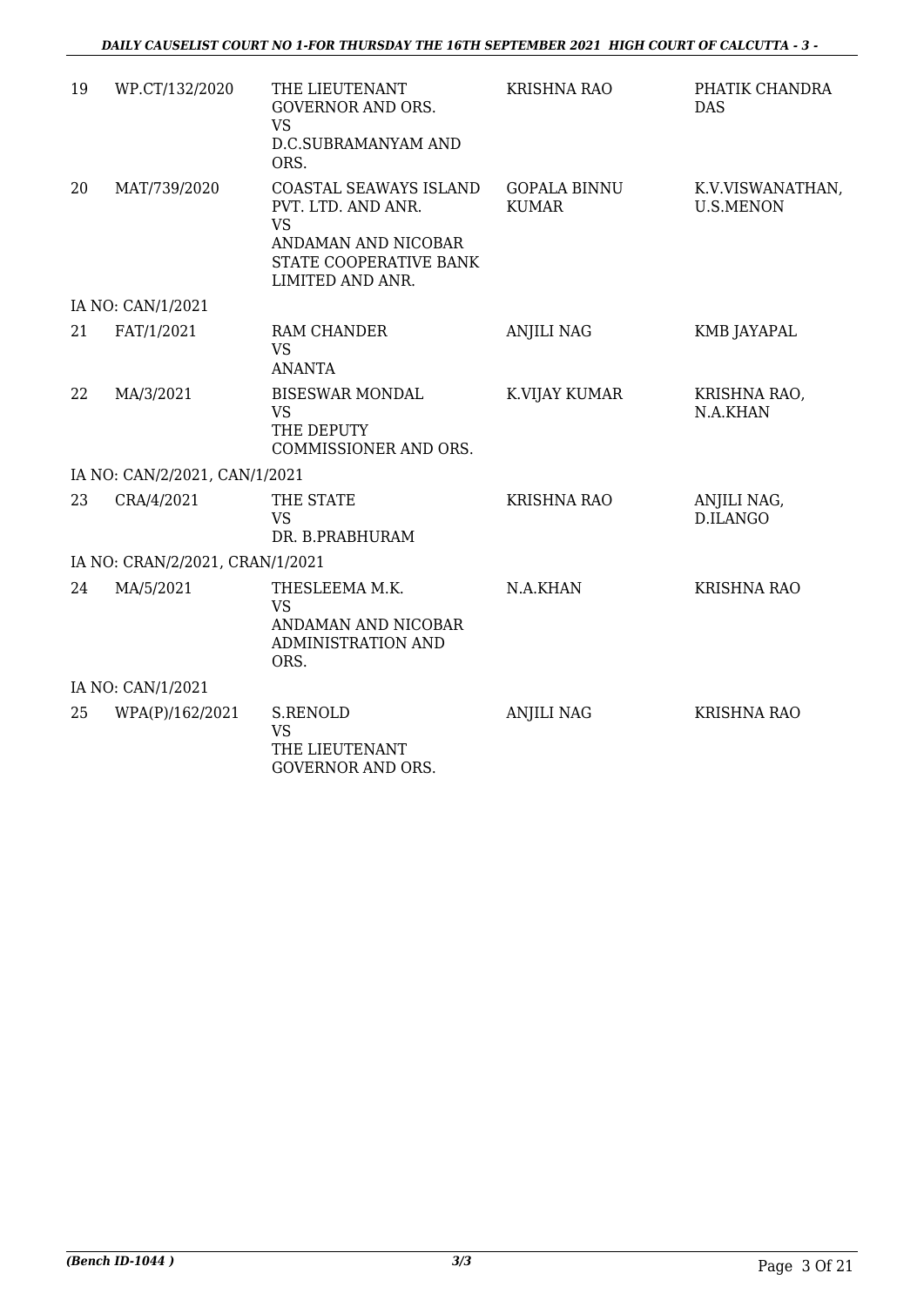

# Calcutta High Court

**In The Circuit Bench at Port Blair**

### **Appellate Side**

**DAILY CAUSELIST For Thursday The 16th September 2021**

**COURT NO. 1**

**SINGLE BENCH (SINGLE BENCH)**

### **HON'BLE JUSTICE HARISH TANDON**

|   | <b>TO BE MENTIONED</b>         |                                                                                                               |                    |                      |  |  |
|---|--------------------------------|---------------------------------------------------------------------------------------------------------------|--------------------|----------------------|--|--|
| 1 | CPAN/13/2019                   | R.ARAAIYEE<br><b>VS</b><br>PORT BLAIR MUNICIPAL<br>COUNCIL AND ORS.                                           | K.SABIR            | <b>ARUL PRASANTH</b> |  |  |
| 2 | AP/7/2021                      | M/S ABS MARINE SERVICES<br>PVT. LTD.<br><b>VS</b><br>THE LIEUTENANT<br><b>GOVERNOR AND ANR.</b>               | MOHD. TABRAIZ      | <b>KRISHNA RAO</b>   |  |  |
| 3 | AP/8/2021                      | M/S ABS MARINE SERVICES MOHD. TABRAIZ<br>PVT. LTD.<br><b>VS</b><br>THE LIEUTENANT<br><b>GOVERNOR AND ANR.</b> |                    | <b>KRISHNA RAO</b>   |  |  |
| 4 | AP/9/2021                      | M/S ABS MARINE SERVICES MOHD. TABRAIZ<br>PVT. LTD.<br><b>VS</b><br>THE LIEUTENANT<br><b>GOVERNOR AND ANR.</b> |                    | KRISHNA RAO          |  |  |
| 5 | CO/10/2021                     | T.LAXMIKANTAN AND<br><b>OTHERS</b><br><b>VS</b><br><b>POOMAIL</b>                                             | <b>KMB JAYAPAL</b> |                      |  |  |
| 6 | CPAN/17/2021<br>IN WP 141/2020 | M.S. RAJA<br><b>VS</b><br>DR. ANGEL BHATI<br>CHAUHAN, IAS                                                     | RAKESH PAL GOBIND  |                      |  |  |
| 7 | WPA/171/2021                   | DEEPIKA KISHAN @<br>DEEPIKA KISHEN<br><b>VS</b><br>U. T. OF ANDAMAN AND<br><b>ORS</b>                         | S. AJHIT PRASAD    |                      |  |  |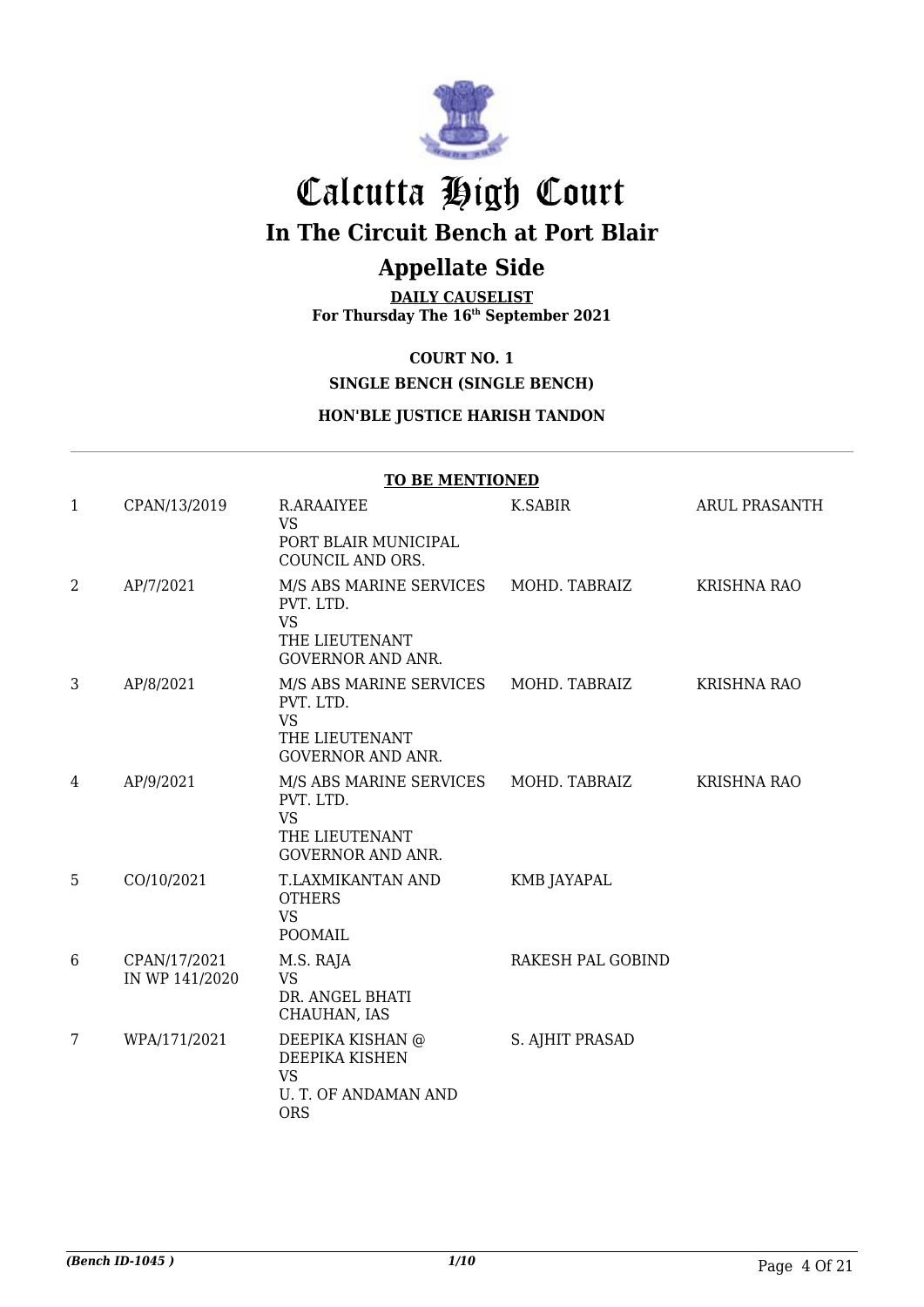| 8  | WPA/173/2021      | S.VIJAY KUMAR<br><b>VS</b><br>THE LIEUTENANT<br><b>GOVERNOR (DISCIPLINARY</b><br><b>AUTHORITY)</b>              | <b>GOPALA BINNU</b><br><b>KUMAR</b> |                                      |
|----|-------------------|-----------------------------------------------------------------------------------------------------------------|-------------------------------------|--------------------------------------|
|    | IA NO: CAN/1/2021 |                                                                                                                 |                                     |                                      |
|    |                   | <b>MOTION</b>                                                                                                   |                                     |                                      |
| 9  | CO/12/2021        | NAMITA MISTRY AND<br><b>ANOTHER</b><br><b>VS</b><br>PARITOSH MISTRY AND<br><b>OTHERS</b>                        | <b>GOPALA BINNU</b><br><b>KUMAR</b> |                                      |
| 10 | WPA/78/2021       | ABDUL HASSIM AND ORS.<br><b>VS</b><br>THE LIEUTENANT<br><b>GOVERNOR AND ORS.</b>                                | MOHD. TABRAIZ                       | KRISHNA RAO, ARUL<br><b>PRASANTH</b> |
| 11 | WPA/159/2021      | <b>ARUN MISHRA</b><br><b>VS</b><br>THE ANDAMAN AND<br>NICOBAR ADMINISTRATION<br>AND ORS.                        | K. VIJAY KUMAR                      | <b>KRISHNA RAO</b>                   |
| 12 | WPA/161/2021      | M/S THANGAVELU<br>TRADERS AND ANR.<br><b>VS</b><br>THE ANDAMAN AND<br>NICOBAR ADMINISTRATION<br>AND ORS.        | ANJILI NAG,<br>V.K.BISWAS           | <b>KRISHNA RAO</b>                   |
| 13 | WPA/169/2021      | HOTELIERS ASSOCIATION<br>OF ANDAMAN AND<br>NICOBAR ISLANDS AND<br>ANR.<br>VS<br>THE CHIEF SECRETARY<br>AND ORS. | ANJILI NAG,<br>V.K.BISWAS           | <b>KRISHNA RAO</b>                   |
| 14 | WPA/204/2021      | FATHIMA YUSUF<br><b>VS</b><br>THE ANDAMAN AND<br>NICOBAR ADMINISTRATION<br>AND ORS.                             | <b>ANJILI NAG</b>                   |                                      |
| 15 | WPA/216/2021      | KALACHAND GHARAMI<br><b>VS</b><br>THE LIEUTENANT<br><b>GOVERNOR AND ORS</b>                                     | ANANDA HALDER                       | <b>KRISHNA RAO</b>                   |
| 16 | WPA/217/2021      | RAJ SULOCHANA @ J.<br>RAJASULOSNA<br><b>VS</b><br>THE LABOUR<br>COMMISSIONER AND ORS.                           | SHIPRA MANDAL                       | KRISHNA RAO                          |
| 17 | WPA/219/2021      | JAGDISH NARAYAN<br><b>VS</b><br>THE DEPUTY<br>COMMISSIONER AND ORS.                                             | PROHIT MOHAN LAL                    |                                      |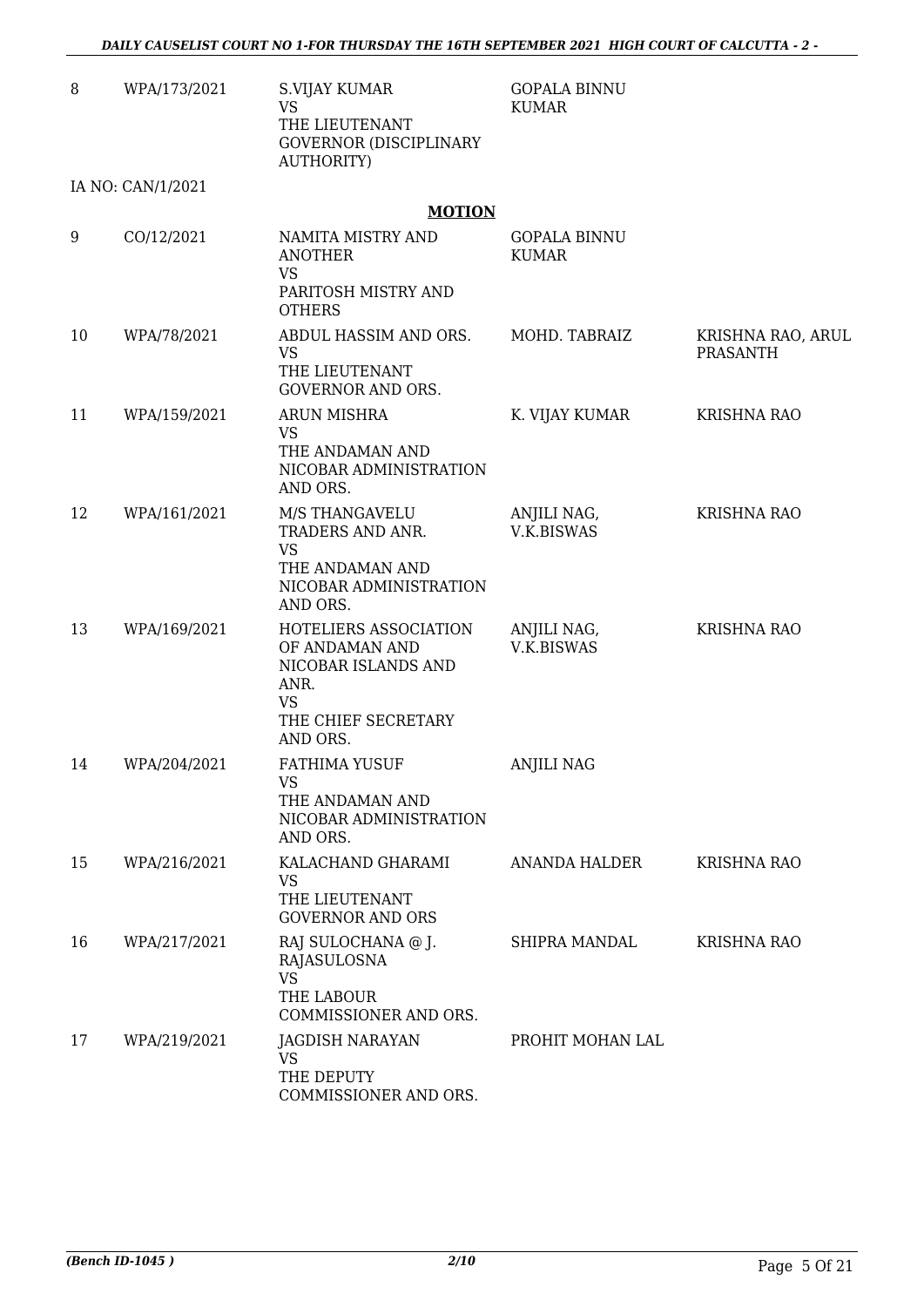| 18   | WPA/222/2021       | P.AMEENA KUTTY<br><b>VS</b><br>ANDAMAN AND NICOBAR<br>ADMINISTRATION AND<br>ORS.  | <b>MOHAMMED</b><br>TABRAIZ          |                                 |
|------|--------------------|-----------------------------------------------------------------------------------|-------------------------------------|---------------------------------|
| 19   | WPA/223/2021       | RAJESH KUJUR<br><b>VS</b><br>THE SUPERINTENDING<br><b>ENGINEER</b>                | C. KALA DEVI                        |                                 |
| 20   | WPA/224/2021       | PETER KISPOTTA<br><b>VS</b><br>THE SUPERINTENDING<br><b>ENGINEER</b>              | MRS.C.KALA DEVI                     |                                 |
| 21   | WPA/225/2021       | SONAMATI TIRKEY<br>VS.<br>THE SUPERINTENDENT<br><b>ENGINEER</b>                   | C. KALA DEVI                        |                                 |
| 22   | WPA/227/2021       | ASRITA KISPOTTA<br><b>VS</b><br>THE SUPERINTENDING<br><b>ENGINEER AND OTHERS</b>  | <b>C.KALA DEVI</b>                  |                                 |
| 23   | WPA/229/2021       | S. MOHAN RAO<br><b>VS</b><br>THE SUPERINTENDING<br><b>ENGINEER AND OTHERS</b>     | C. KALA DEVI                        |                                 |
|      |                    | <b>FOR ORDERS</b>                                                                 |                                     |                                 |
| 24   | WPA/5758/2020      | SHRI. PRASHANTH RAJESH<br><b>VS</b><br>UNION OF INDIA AND ANR.                    | SOMESH KUMAR<br><b>GHOSH</b>        | <b>TULSI LALL</b>               |
|      | IA NO: CAN/1/2021  |                                                                                   |                                     |                                 |
|      | wt25 WPA/5800/2020 | SHRI. PULAPARTHY<br><b>RAMESH</b><br><b>VS</b><br>UNION OF INDIA AND ANR.         | <b>SOMESH KUMAR</b><br><b>GHOSH</b> | <b>TULSI LALL</b>               |
|      | IA NO: CAN/1/2021  |                                                                                   |                                     |                                 |
|      | wt26 WPA/5865/2020 | SHRI. PULAPARTHY<br><b>SURESH</b><br><b>VS</b><br>UNION OF INDIA AND ANR.         | SOMESH KUMAR<br><b>GHOSH</b>        | <b>TULSI LALL</b>               |
|      | IA NO: CAN/1/2021  |                                                                                   |                                     |                                 |
| 27   | WPA/92/2021        | SHABAB ALI AND ORS.<br><b>VS</b><br>THE LIEUTENANT<br><b>GOVERNOR AND ORS.</b>    | <b>ANANDA HALDER</b>                | ARUL PRASANTH,<br>K.M.B.JAYAPAL |
| wt28 | WPA/313/2018       | <b>SHOBA SINGH</b><br>VS<br>THE ANDAMAN AND<br>NICOBAR ADMINISTRATION<br>AND ORS. | K.M.B.JAYAPAL                       | KRISHNA RAO                     |

### **APPLICATION**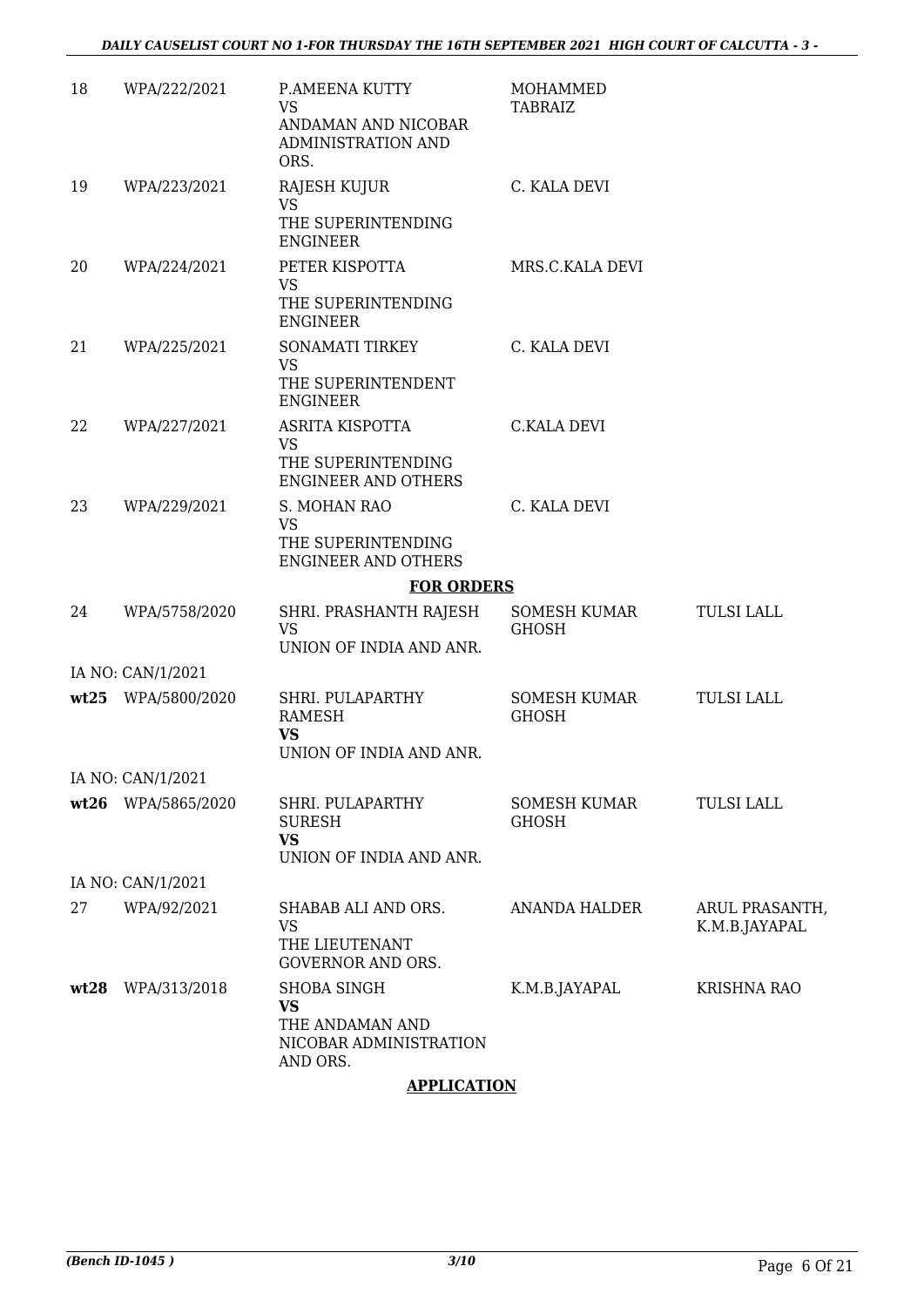| 29 | FMAT/4/2020                                   | MANJU BISWAS AND ORS.<br>VS                                                                                                       | K.M.B.JAYAPAL                       | ARUL PRASANTH                        |
|----|-----------------------------------------------|-----------------------------------------------------------------------------------------------------------------------------------|-------------------------------------|--------------------------------------|
|    |                                               | THE MANAGER, NEW INDIA<br><b>ASSURANCE COMPANY</b><br>LTD.                                                                        |                                     |                                      |
| 30 | FMAT/5/2020                                   | NEW INDIA ASSURANCE<br>CO. LTD.<br><b>VS</b>                                                                                      | N.A.KHAN                            | A.K.CHARABORTY                       |
|    |                                               | RAJA SEKHAR AND ORS.                                                                                                              |                                     |                                      |
| 31 | WPA/61/2020                                   | THE ANDAMAN AND<br><b>NICOBAR</b><br>ADMINISTRATION,<br><b>VS</b>                                                                 | MAHESHWAR LALL                      | RAJINDER SINGH                       |
|    |                                               | PONDICHERRY UNIVERSITY                                                                                                            |                                     |                                      |
|    | IA NO: CAN/1/2021                             |                                                                                                                                   |                                     |                                      |
| 32 | FMAT/3/2021                                   | <b>AMIYO ROY</b><br><b>VS</b><br>THE DIRECTOR AND<br><b>ANOTHER</b>                                                               | <b>ANJILI NAG</b>                   |                                      |
|    | IA NO: CAN/1/2021                             |                                                                                                                                   |                                     |                                      |
| 33 | AP/6/2021                                     | M/S. M.K. DEVELOPERS<br><b>VS</b><br><b>JOINT DIRECTOR</b><br>(CONTRACTS) FOR<br><b>ACCEPTING OFFICER</b>                         | S.K.GOLDER,<br><b>S.SARKAR</b>      | <b>TULSI LALL</b>                    |
|    |                                               | (CHIEF ENGINEER)                                                                                                                  |                                     |                                      |
|    |                                               | <b>CONTEMPT APPLICATION</b>                                                                                                       |                                     |                                      |
| 34 | CPAN/7/2021<br>IN WP 298/2019<br>(2nd matter) | G.SENGUTTUVAN AND ORS.<br><b>VS</b><br>SUNIL ANCHIPAKA, THE<br>DEPUTY COMMISSIONER<br>AND ANR.                                    | ANJILI NAG, SHIPRA<br><b>MANDAL</b> | ARUL PRASANTH                        |
| 35 | CPAN/11/2021<br>IN WP 914/2020                | DAVINDER PAL SINGH<br>VS<br>SANJEEV MITAL, THE<br><b>SECRETARY (REVENUE)</b><br>AND ANR.                                          | ANJILI NAG, SHIPRA<br><b>MANDAL</b> |                                      |
|    |                                               | <b>FOR HEARING</b>                                                                                                                |                                     |                                      |
| 36 | WPA/9/2018                                    | <b>P.SUNDARA RAO</b><br><b>VS</b><br>THE LIEUTENANT<br><b>GOVERNOR AND ORS.</b>                                                   | <b>GOPALA BINNU</b><br><b>KUMAR</b> |                                      |
| 37 | WPA/171/2018                                  | MULTIPLE AGENCIES<br>PRIVATE LIMITED AND ANR.<br><b>VS</b><br><b>ANDAMAN STATE</b><br><b>COOPERATIVE BANK</b><br>LIMITED AND ORS. | N                                   | MOHD. TABRAIZ,<br><b>KRISHNA RAO</b> |
| 38 | WPA/236/2018                                  | <b>EXECUTIVE ENGINEER,</b><br>CONSTRUCTION DIVISION-<br>II, APWD<br><b>VS</b><br>S. PRABHAKARAN AND ORS.                          | MOHAMMED<br><b>TABRAIZ</b>          | <b>GOPALA BINNU</b><br><b>KUMAR</b>  |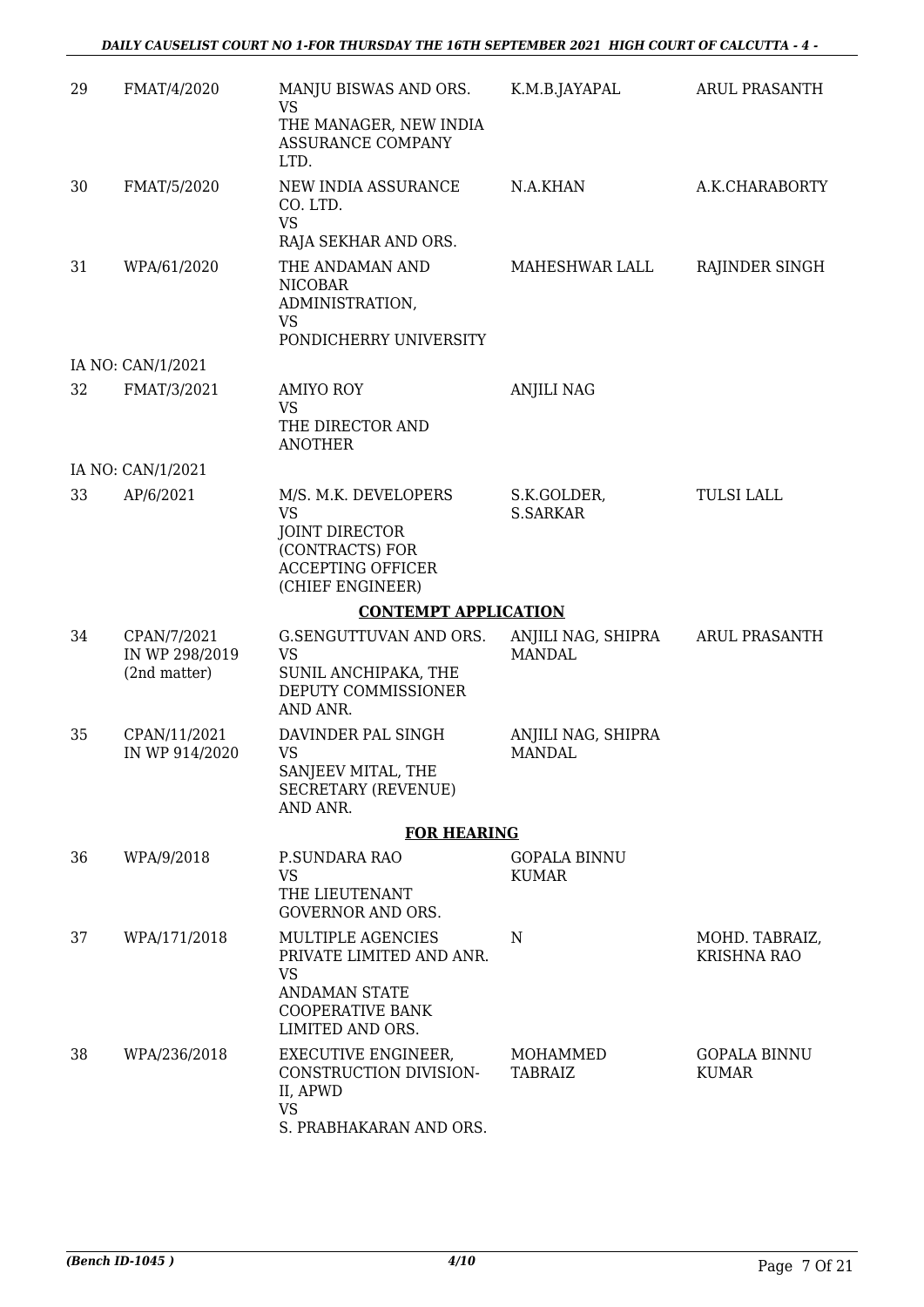| 39   | WPA/283/2018      | VANVIKAS EMPLOYEES<br>ASSOCIATION AND ORS.<br><b>VS</b><br>HE MINISTRY OF HOME<br>AFFAIRS AND ORS. | <b>G.BINNU KUMAR</b>               | TULSI LALL,<br>KRISHNA RAO,<br><b>TASNEEM</b>     |
|------|-------------------|----------------------------------------------------------------------------------------------------|------------------------------------|---------------------------------------------------|
| 40   | SA/1/2019         | USMAN ALI AND ORS.<br><b>VS</b><br>CHAMPA DEVI AND ORS.                                            | N.A.KHAN                           | K.M.B.JAYAPAL,<br>G.MINI, SABRINA<br><b>BEGUM</b> |
| wt41 | SA/2/2019         | USMAN ALI AND ORS.<br><b>VS</b><br>CHAMPA DEVI AND ORS.                                            | N.A.KHAN                           | K.M.B.JAYAPAL,<br>G.MINI, SABRINA<br><b>BEGUM</b> |
| 42   | FMAT/3/2019       | SABITA DEVI AND ORS.<br>VS<br>THE MANAGER AND ANR.                                                 | K.M.B.JAYAPAL,<br>G.MINI           | ARUL PRASANTH,<br><b>ANITHA HEGDE</b>             |
| 43   | SA/4/2019         | JAI NARAYAN SINGH<br><b>VS</b><br>BADRUDDIN AND ORS.                                               | K.M.B.JAYAPAL                      | N.A.KHAN                                          |
| 44   | SA/7/2019         | <b>SUKHODA ROY</b><br><b>VS</b><br>ANWESHA SARKAR AND<br>ANR.                                      | <b>AJAY KUMAR</b><br><b>MANDAL</b> | K.M.B.JAYAPAL,<br>G.MINI                          |
| 45   | SAT/11/2019       | AJIT RANJAN SAOJAL<br><b>VS</b><br>SANDHAYA RANI SAOJAL<br>AND ORS.                                | <b>ANANDA HALDER</b>               | <b>ARUL PRASANTH</b>                              |
|      | IA NO: CAN/1/2021 |                                                                                                    |                                    |                                                   |
| 46   | WPA/101/2019      | M/S ANDAMAN BUBBLES<br>AND ORS.<br>VS<br>THE LIEUTENANT<br><b>GOVERNOR AND ORS.</b>                | <b>ANJILI NAG</b>                  | KRISHNA RAO, AJAY<br><b>KUMAR MANDAL</b>          |
| 47   | WPA/150/2019      | UTTAM SHIL @ UTTAM<br>SEAL AND ORS.<br><b>VS</b><br>THE LIEUTENANT<br><b>GOVERNOR AND ORS.</b>     | <b>ANJILI NAG</b>                  | <b>KRISHNA RAO</b>                                |
| wt48 | WPA/3/2019        | <b>SHYNI JOSE</b><br><b>VS</b><br>THE LIEUTENANT<br><b>GOVERNOR AND ORS.</b>                       | <b>ANJILI NAG</b>                  | <b>KRISHNA RAO</b>                                |
| wt49 | WPA/9/2019        | T. SHANMUGAM<br><b>VS</b><br>THE LIEUTENANT<br><b>GOVERNOR AND ORS.</b>                            | <b>ANJILI NAG</b>                  | <b>KRISHNA RAO</b>                                |
| 50   | WPA/179/2019      | <b>SELVI K.NATHAN</b><br><b>VS</b><br>THE ANDAMAN AND<br>NICOBAR ADMINISTRATION<br>AND ORS.        | K.M.B.JAYAPAL,<br>G.MINI           | <b>KRISHNA RAO</b>                                |
| 51   | WPA/203/2019      | DIVISIONAL FOREST<br>OFFICER, MAYABUNDER<br><b>VS</b><br>SHRI. BIRSA KINDO                         | S. C. MISHRA                       | <b>GOPALA BINU</b><br><b>KUMAR</b>                |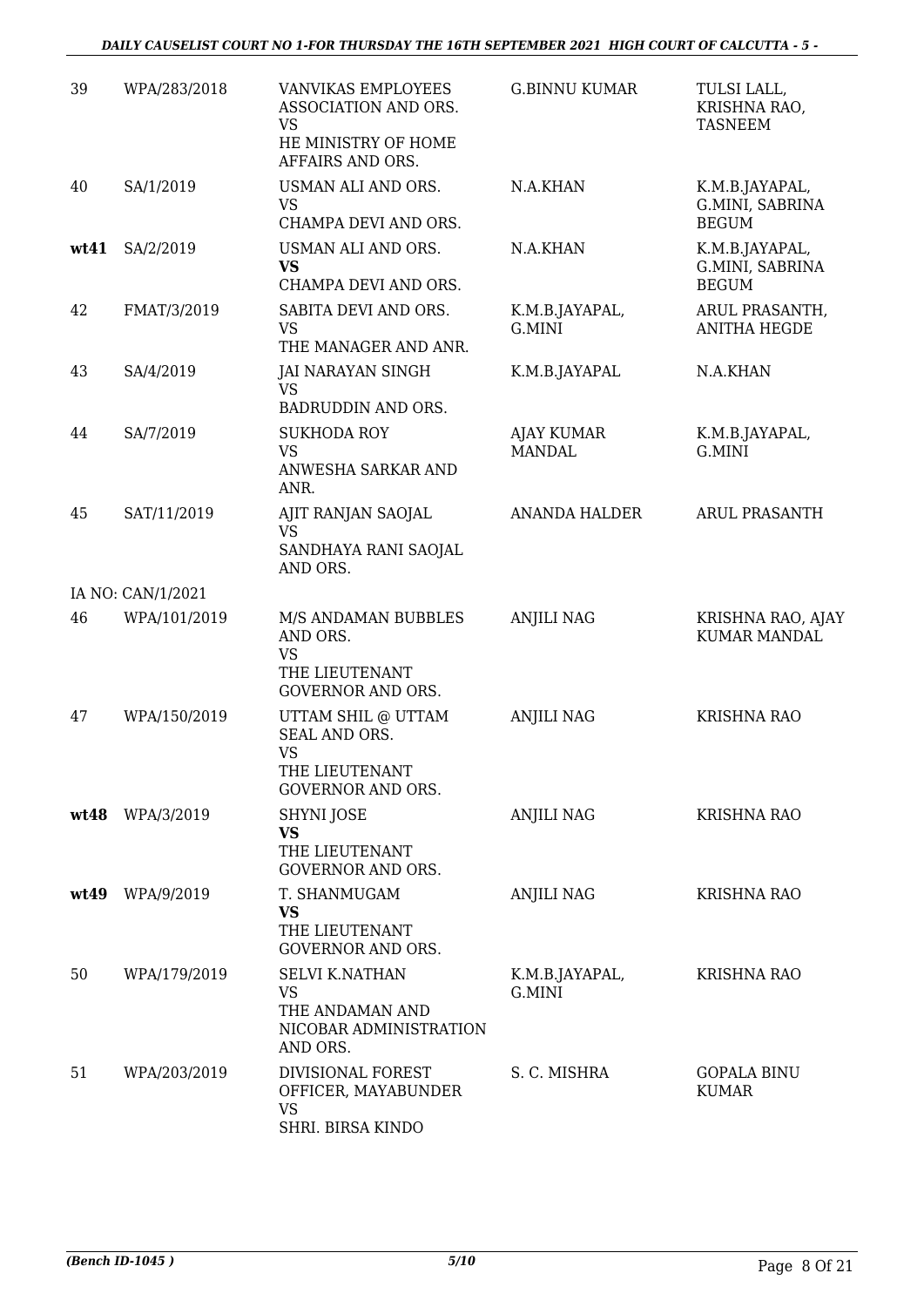| wt52 | WPA/173/2019 | <b>SHRI BIRSA KINDO</b><br><b>VS</b>                                                                                   | <b>GOPALA BINU KUMAR</b>                  | <b>KRISHNA RAO</b>                  |
|------|--------------|------------------------------------------------------------------------------------------------------------------------|-------------------------------------------|-------------------------------------|
|      |              | THE DIVISIONAL FOREST<br>OFFICER, MAYABUNDER                                                                           |                                           |                                     |
| 53   | WPA/209/2019 | R. KAUSHALYA AND ORS.<br><b>VS</b><br>THE UNION OF INDIA AND<br>ORS.                                                   | ANJILI NAG, SHIPRA<br><b>MANDAL</b>       | MOHD. TABRAIZ                       |
| 54   | WPA/226/2019 | <b>ANDAMAN TIMBER</b><br><b>INDUSTRIES LIMITED</b><br><b>VS</b><br>THE CHIEF SECRETARY<br>AND ORS.                     | K.M.B.JAYAPAL,<br>G.MINI                  | <b>KRISHNA RAO</b>                  |
| 55   | WPA/237/2019 | SHRI. S. M. MUSTAFA<br><b>VS</b><br>THE ANDAMAN AND<br>NICOBAR ADMINISTRATION<br>AND ORS.                              | G.MINI AND K.M.B.<br>JAYAPAL              | <b>KRISHNA RAO</b>                  |
| 56   | WPA/241/2019 | THE EXECUTIVE ENGINEER<br>NORTH ANDAMAN<br>CONSTRUCTION DIVISION<br>(NACD)<br>VS<br>SMTI. REKHA NAIR AND<br>ORS.       | MOHAMMED<br><b>TABRAIZ</b>                | <b>GOPALA BINNU</b><br><b>KUMAR</b> |
| 57   | WPA/246/2019 | <b>A.SUNDAR</b><br><b>VS</b><br>THE HONBLE LIEUTENANT<br><b>GOVERNOR AND ORS.</b>                                      | <b>GOPALA BINNU</b><br><b>KUMAR</b>       | M.P.KAMARAJ                         |
| 58   | WPA/263/2019 | KUMAR HARSHAVARDHAN<br><b>VS</b><br>THE UNION OF INDIA AND<br>ORS.                                                     | KMB JAYAPAL                               | <b>TASNEEM</b>                      |
| 59   | WPA/282/2019 | <b>MANOJ PAUL</b><br><b>VS</b><br>THE UNION TERRITORY,<br>ADMINISTRATION OF<br>ANDAMAN AND NICOBAR<br>ISLANDS AND ORS. | <b>IN PERSON</b>                          | <b>KRISHNA RAO</b>                  |
| 60   | WPA/288/2019 | SHRI. SHAJAN T. OOMMEN<br>VS<br>ANDAMAN AND NICOBAR<br>ADMINISTRATION AND<br>ORS.                                      | DEEP CHAIM KABIR,<br>S. AJITH PRASAD      | <b>KRISHNA RAO</b>                  |
| 61   | WPA/293/2019 | RAJESH RAM<br><b>VS</b><br>THE ANDAMAN AND<br>NICOBAR ADMINISTRATION<br>AND ORS.                                       | DEEP CHAIM KABIR,<br><b>S.AJIT PRASAD</b> | ARUL PRASANTH,<br>N.A.KHAN          |
| 62   | WPA/329/2019 | TOURIST WORKERS UNION<br>AND ANR.<br><b>VS</b><br>THE ANDAMAN AND<br>NICOBAR ADMINISTRATION<br>AND ORS.                | <b>GOPALA BINNU</b><br><b>KUMAR</b>       | KRISHNA RAO,<br><b>ANJILI NAG</b>   |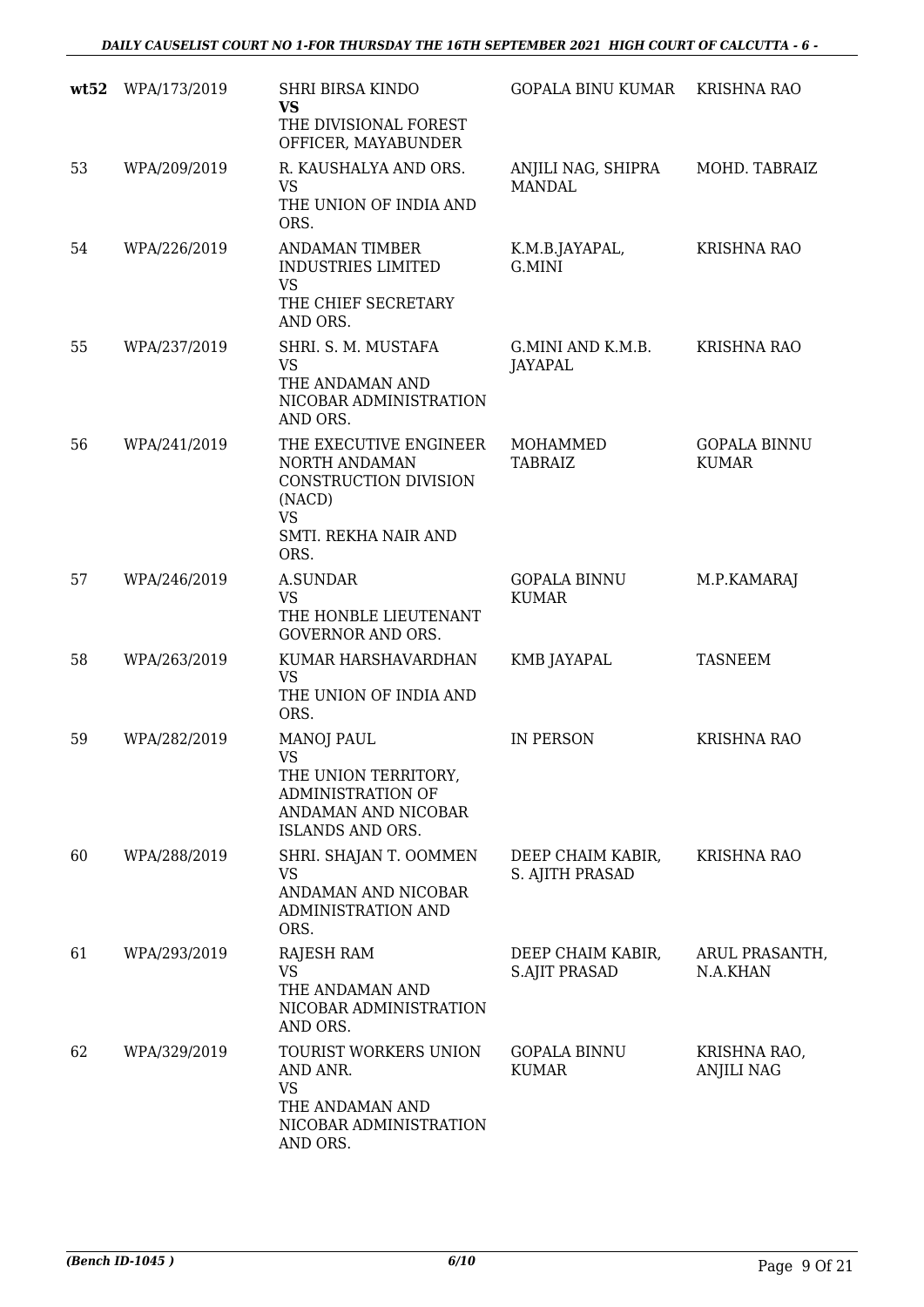| 63   | FMA/1/2020   | <b>ARPITA GHOSH</b><br><b>VS</b><br>SHIV PRASAD AND ANR.                                   | MR. KRISHNA RAO                     | S.C.MISHRA                               |
|------|--------------|--------------------------------------------------------------------------------------------|-------------------------------------|------------------------------------------|
| 64   | SAT/1/2020   | M. T. SAIDU AND ORS.<br><b>VS</b><br>M/S. ANDAMAN TIMBER<br>INDUSTRIES LIMITED AND<br>ANR. | K. VIJAY KUMAR                      | K. M. B JAYAPAL                          |
| 65   | SAT/7/2020   | KALAIARASAN AND ORS.<br><b>VS</b><br>ASIF ALI AND ORS.                                     | <b>ANJILI NAG</b>                   | KMB JAYAPAL                              |
| 66   | CO/10/2020   | <b>REKHA ROY</b><br><b>VS</b><br><b>GURUCHAND MAJUMDAR</b><br>AND ORS.                     | RAKESH KUMAR                        |                                          |
| 67   | WPA/34/2020  | SMTI. REBA MONDAL<br>VS<br>THE UNION OF INDIA AND<br>ORS.                                  | <b>ANANDA HALDER</b>                | <b>KRISHNA RAO</b>                       |
| 68   | WPA/52/2020  | P.KANNAN<br><b>VS</b><br>THE UNION OF INDIA AND<br>ORS.                                    | K.M.B.JAYAPAL                       | KRISHNA RAO, AJAY<br><b>KUMAR MANDAL</b> |
| 69   | WPA/76/2020  | <b>JOHN WESLEY</b><br><b>VS</b><br>THE ANDAMAN AND<br>NICOBAR ADMINISTRATION<br>AND ORS.   | K. Vijay Kumar                      | KRISHNA RAO,<br>M.P.KAMARAJ              |
| 70   | WPA/92/2020  | <b>BINA DAS</b><br><b>VS</b><br>THE LIEUTENANT<br><b>GOVERNOR AND ORS.</b>                 |                                     | <b>KRISHNA RAO</b>                       |
| 71   | WPA/95/2020  | <b>ANITA XESS</b><br><b>VS</b><br>THE UNION OF INDIA AND<br>ORS.                           | <b>GOPALA BINNU</b><br><b>KUMAR</b> |                                          |
| 72   | WPA/97/2020  | P.YADAVA RAO<br><b>VS</b><br>THE UNION OF INDIA AND<br>ORS.                                | <b>GOPALA BINNU</b><br><b>KUMAR</b> | KRISHNA RAO, AJAY<br><b>KUMAR MANDAL</b> |
| 73   | WPA/102/2020 | SHRI. AKSHAY PANT<br><b>VS</b><br>THE UNION OF INDIA AND<br>ORS.                           | G. MINI AND K.M.B.<br>JAYAPAL       | M.P.KAMARAJ                              |
| 74   | WPA/105/2020 | PREM KISHEN<br>VS<br>THE ANDAMAN AND<br>NICOBAR ADMINISTRATION<br>AND ORS.                 | K.M.B.JAYAPAL,<br>G.MINI            | <b>KRISHNA RAO</b>                       |
| wt75 | WPA/103/2020 | <b>HARISH KISHEN</b><br><b>VS</b><br>THE ANDAMAN AND<br>NICOBAR ADMINISTRATION<br>AND ORS. | K.M.B.JAYAPAL,<br>G.MINI            | <b>KRISHNA RAO</b>                       |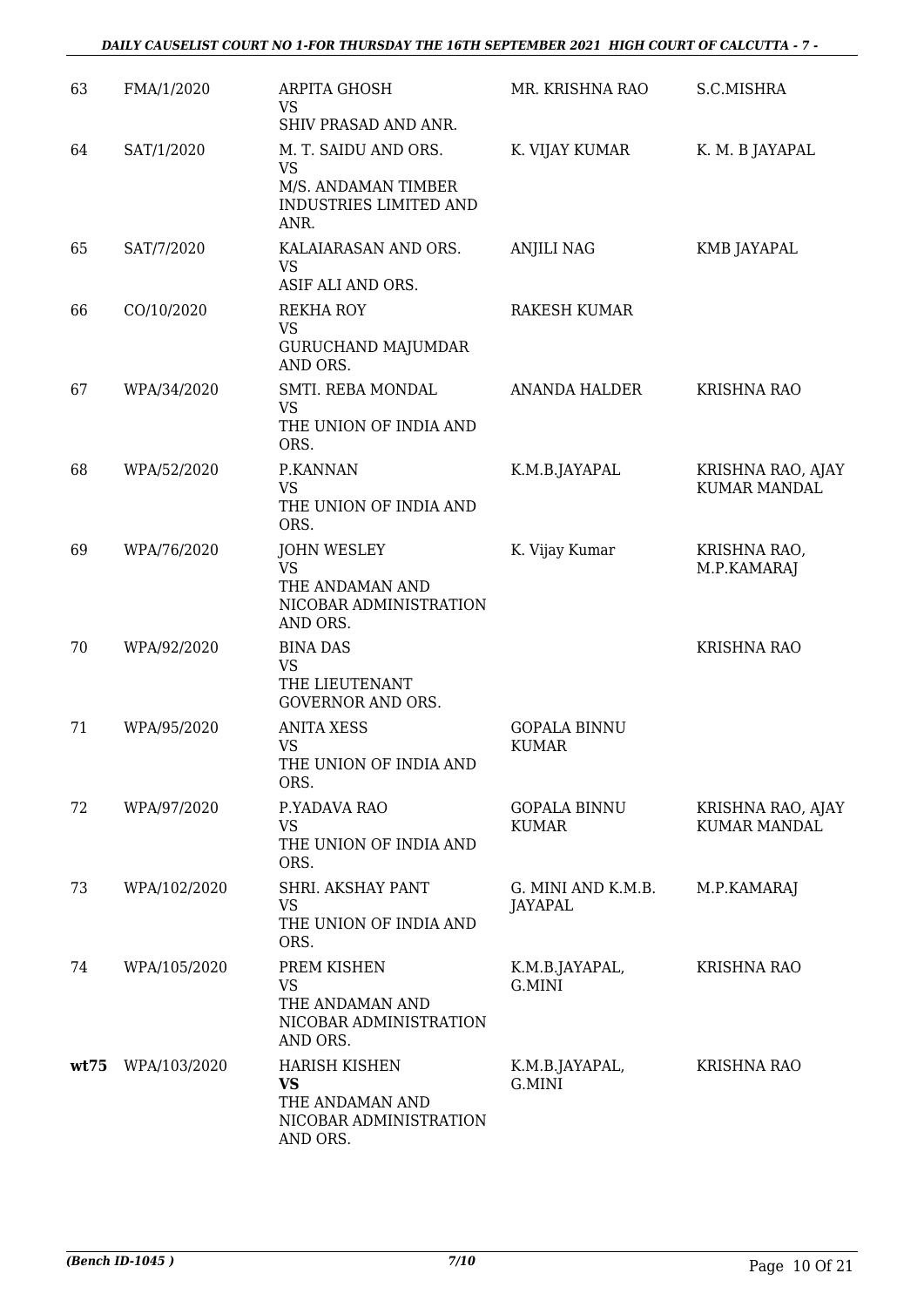| wt76 | WPA/104/2020 | <b>RAM KISHEN</b><br>VS                                                                           | K.M.B.JAYAPAL,<br>G.MINI            | <b>KRISHNA RAO</b>                       |
|------|--------------|---------------------------------------------------------------------------------------------------|-------------------------------------|------------------------------------------|
|      |              | THE ANDAMAN AND<br>NICOBAR ADMINISTRATION<br>AND ORS.                                             |                                     |                                          |
| wt77 | WPA/106/2020 | PERNITA DEVI<br><b>VS</b><br>THE ANDAMAN AND<br>NICOBAR ADMINISTRATION<br>AND ORS.                | K.M.B.JAYAPAL,<br>G.MINI            | <b>KRISHNA RAO</b>                       |
| wt78 | WPA/110/2020 | KHATHIJA<br><b>VS</b><br>THE UNION OF INDIA AND<br>ORS.                                           | K.M.B.JAYAPAL                       | <b>KRISHNA RAO</b>                       |
| wt79 | WPA/70/2021  | HAR JEEVAN RAM<br><b>VS</b><br>THE LIEUTENANT<br><b>GOVERNOR AND ORS.</b>                         | K.M.B.JAYAPAL                       | K.M.B.JAYAPAL                            |
| wt80 | WPA/71/2021  | PREM KISHEN<br><b>VS</b><br>THE ANDAMAN AND<br>NICOBAR ADMINISTRATION<br>AND ORS.                 | K.M.B.JAYAPAL                       | <b>KRISHNA RAO</b>                       |
| wt81 | WPA/72/2021  | <b>HARISH KISHEN</b><br><b>VS</b><br>THE ANDAMAN AND<br>NICOBAR ADMINISTRATION<br>AND ORS.        | K.M.B. JAYAPAL                      | <b>KRISHNA RAO</b>                       |
| 82   | WPA/107/2020 | THE EXECUTIVE ENGINEER<br><b>VS</b><br>S.MANOHARI AND ORS.                                        | <b>KRISHNA RAO</b>                  | <b>G.BINNU KUMAR</b>                     |
| wt83 | WPA/117/2020 | S.MANOHARI AND ORS.<br><b>VS</b><br>THE EXECUTIVE<br>ENGINEER, PORT BLAIR<br>NORTH DIVISION, APWD | <b>GOPALA BINNU</b><br><b>KUMAR</b> | <b>KRISHNA RAO</b>                       |
| 84   | WPA/116/2020 | BIJLI KAAMGAR UNION AND<br>ANR.<br><b>VS</b><br>THE HONBLE<br>LT.GOVERNOR AND ORS.                | <b>GOPALA BINNU</b><br><b>KUMAR</b> | KRISHNA RAO, AJAY<br><b>KUMAR MANDAL</b> |
| 85   | WPA/121/2020 | SOBHANA KUMARI<br>VS<br>THE LIEUTENANT<br><b>GOVERNOR AND ORS.</b>                                | <b>GOPALA BINNU</b><br><b>KUMAR</b> | <b>KRISHNA RAO</b>                       |
| 86   | WPA/123/2020 | M.KRISHNAN<br><b>VS</b><br>THE LT GOVERNOR AND<br>ORS.                                            | MOHAMMED<br><b>TABRAIZ</b>          | <b>ARUL PRASANTH</b>                     |
| 87   | WPA/131/2020 | <b>SOURAV MISRA</b><br>VS<br>THE ANDAMAN AND<br>NICOBAR ADMINISTRATION<br>AND ORS.                | K.VIJAY KUMAR                       | <b>KRISHNA RAO</b>                       |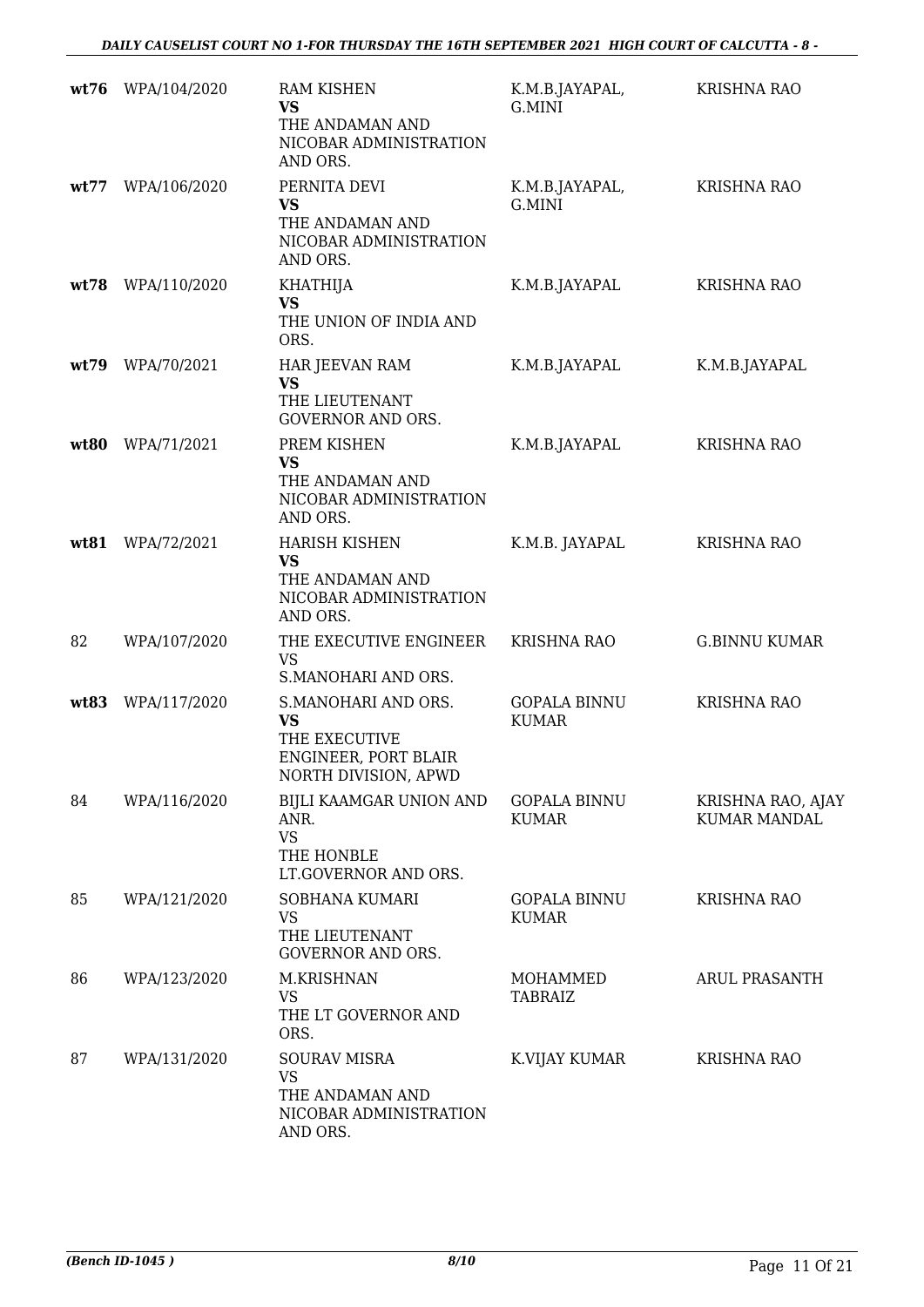| 88   | WPA/137/2020  | MOHD. NASRULLAH<br><b>VS</b>                                                            | <b>ANANDA HALDER</b>                | KRISHNA RAO,<br>A.K.MANDAL                |
|------|---------------|-----------------------------------------------------------------------------------------|-------------------------------------|-------------------------------------------|
|      |               | THE COMMISSIONER,<br><b>GOOD AND SERVICE TAX</b><br>AND ORS.                            |                                     |                                           |
| 89   | WPA/149/2020  | M/S T.T. TRADING<br>COMPANY AND ANR.<br><b>VS</b>                                       | <b>ANJILI NAG</b>                   | <b>ARUL PRASANTH</b>                      |
|      |               | THE ANDAMAN AND<br>NICOBAR ADMINISTRATION<br>AND ORS.                                   |                                     |                                           |
| 90   | WPA/8463/2020 | SHRI. V. RAVICHANDRAN<br>AND ANR.<br><b>VS</b><br>THE LT.GOVERNOR AND<br>ORS.           | <b>GOPALA BINU KUMAR</b>            | KRISHNA RAO, AJAY<br><b>KUMAR MANDAL</b>  |
| 91   | WPA/9283/2020 | RITHI SINGH AND ORS.<br><b>VS</b><br>THE LIEUTENANT<br><b>GOVERNOR AND ORS.</b>         | <b>ANJILI NAG</b>                   | KRISHNA RAO, AJAY<br><b>KUMAR MANDAL</b>  |
| 92   | WPA/2/2021    | <b>S.RAVINDRAN</b><br><b>VS</b><br>THE ADMINISTRATOR AND<br>ORS.                        | ANJILI NAG, SHIPRA<br><b>MANDAL</b> | KRISHNA RAO,<br>A.K.MANDAL                |
| 93   | WPA/46/2021   | M. MEGHAVARNAM AND<br>ORS.<br><b>VS</b><br>THE DIRECTOR GENERAL<br>OF SHIPPING AND ORS. | ANJILI NAG, SHIPRA<br><b>MANDAL</b> | TULSI LALL,<br>KRISHNA RAO,<br>A.K.MANDAL |
| 94   | WPA/58/2021   | KAUSHALYA DEVI<br><b>VS</b><br>THE LIEUTENANT<br><b>GOVERNOR AND ORS.</b>               | K. M. B. JAYAPAL                    | KRISHNA RAO,<br>A.K.MANDAL                |
| 95   | WPA/59/2021   | <b>M.HEERA KUNWAR</b><br><b>VS</b><br>THE LIEUTENANT<br><b>GOVERNOR AND ORS.</b>        | K.M.B. Jayapal                      | <b>AJAY KUMAR</b><br><b>MANDAL</b>        |
| 96   | WPA/60/2021   | PREM KUMARI<br>VS<br>THE LIEUTENANT<br><b>GOVERNOR AND ORS.</b>                         | K.M.B.JAYAPAL                       | <b>KRISHNA RAO</b>                        |
| wt97 | WPA/61/2021   | PREM LALL<br><b>VS</b><br>THE LIEUTENANT<br><b>GOVERNOR AND ORS.</b>                    | K.M.B. JAYAPAL                      | <b>KRISHNA RAO</b>                        |
| 98   | WPA/62/2021   | DEEPAK LALL<br><b>VS</b><br>THE LIEUTENANT<br><b>GOVERNOR AND ORS.</b>                  | K.M.B.JAYAPAL                       | <b>KRISHNA RAO</b>                        |
| 99   | WPA/65/2021   | KAILASH KUMARI<br><b>VS</b><br>THE LIEUTENANT<br>GOVERNOR AND ORS.                      | K.M.B JAYAPAL                       | AJAY KUMAR<br><b>MANDAL</b>               |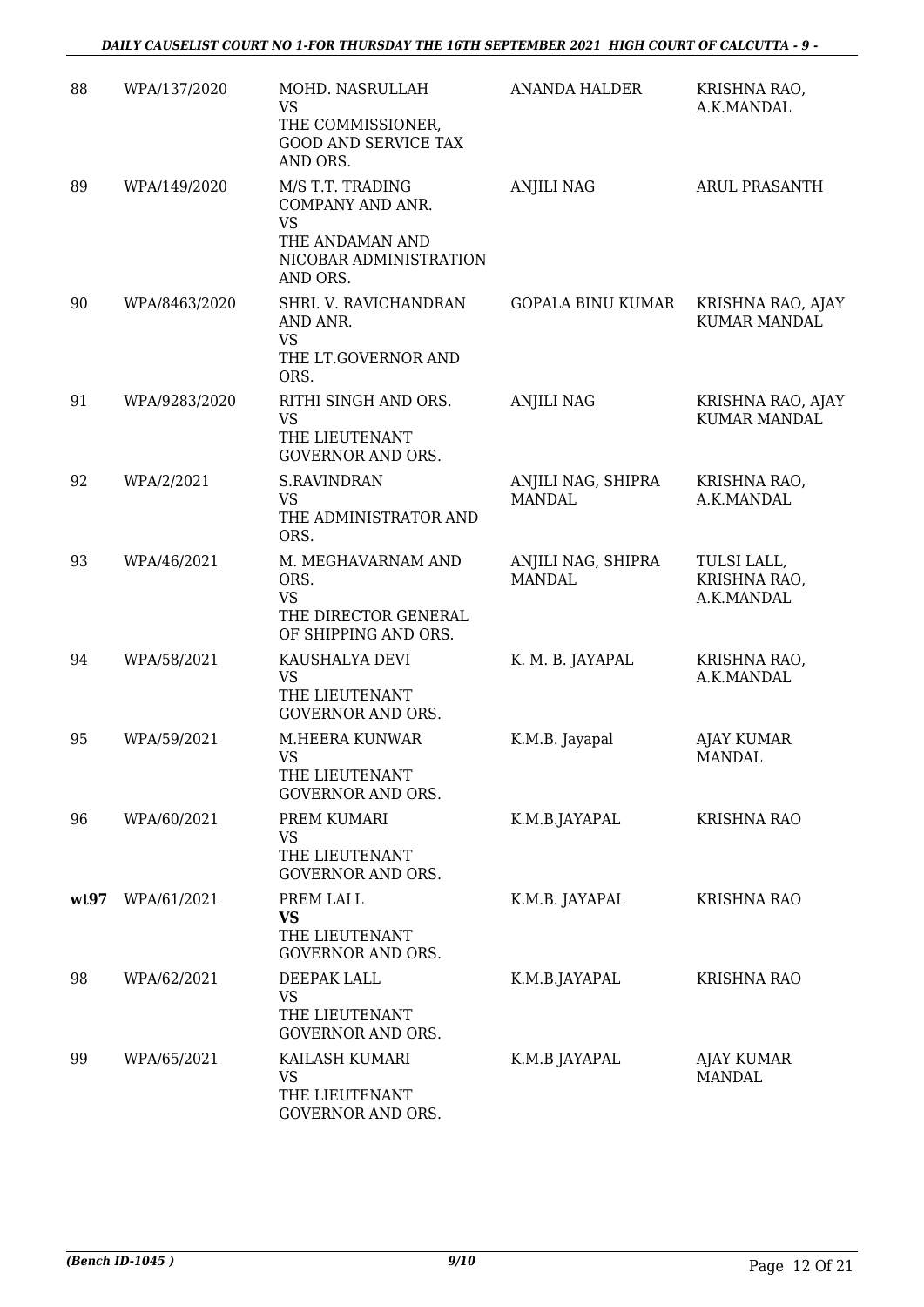| 100 | WPA/103/2021       | <b>SUKH DEV SINGH</b><br>VS.<br>THE LIEUTENANT<br><b>GOVERNOR</b>                                                    | ANJILI NAG                          | ARUL PRASANTH                     |
|-----|--------------------|----------------------------------------------------------------------------------------------------------------------|-------------------------------------|-----------------------------------|
|     | wt101 WPA/115/2021 | ABDUL GAFFAR<br><b>VS</b><br>THE LIEUTENANT<br><b>GOVERNOR AND ORS.</b>                                              | ANJILI NAG, SHIPRA<br><b>MANDAL</b> | ARUL PRASANTH                     |
| 102 | WPA/134/2021       | M/S SALCON ENGINEERS<br>AND FABRICATORS AND<br>ANR.<br>VS.<br>THE CHAIRMAN, STATE<br>TRANSPORT AUTHORITY<br>AND ORS. | V.D.SIVABALAN,<br>RAKESH KUMAR      | KRISHNA RAO                       |
| 103 | WPA/185/2021       | THE INDIA RED CROSS<br><b>SOCIETY</b><br>VS.<br>THE ANDAMAN AND<br>NICOBAR ADMINISTRATION                            | MOHD. TABRAIZ                       | KRISHNA RAO, AJAY<br>KUMAR MANDAL |

IA NO: CAN/2/2021, CAN/1/2021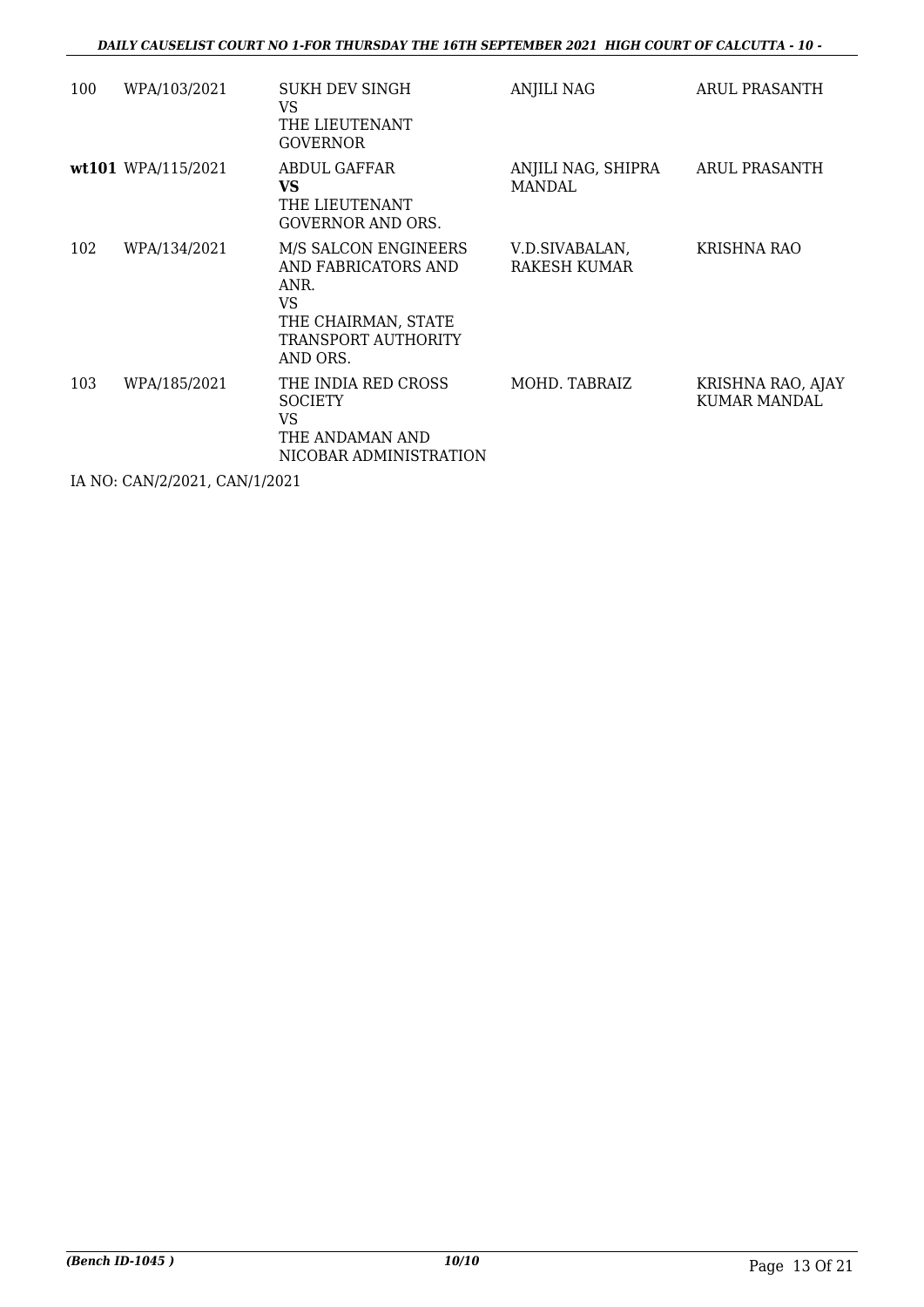

# Calcutta High Court **In The Circuit Bench at Port Blair Appellate Side**

**DAILY CAUSELIST For Thursday The 16th September 2021**

**COURT NO. 11**

**DIVISION BENCH (DB - V)**

**AT 2:00 PM**

**HON'BLE JUSTICE SUBRATA TALUKDAR HON'BLE JUSTICE SAUGATA BHATTACHARYYA (VIA VIDEO CONFERENCE)**

**FROM PRINCIPAL BENCH**

### **FOR HEARING**

1 MA/16/2021 (Part Heard) (6 PBS) VS SANIYA SUBHASH THE ANDAMAN AND NICOBAR ADMINISTRATION

AND OTHERS

S.AJITH PRASAD KRISHNA RAO

IA NO: CAN/1/2021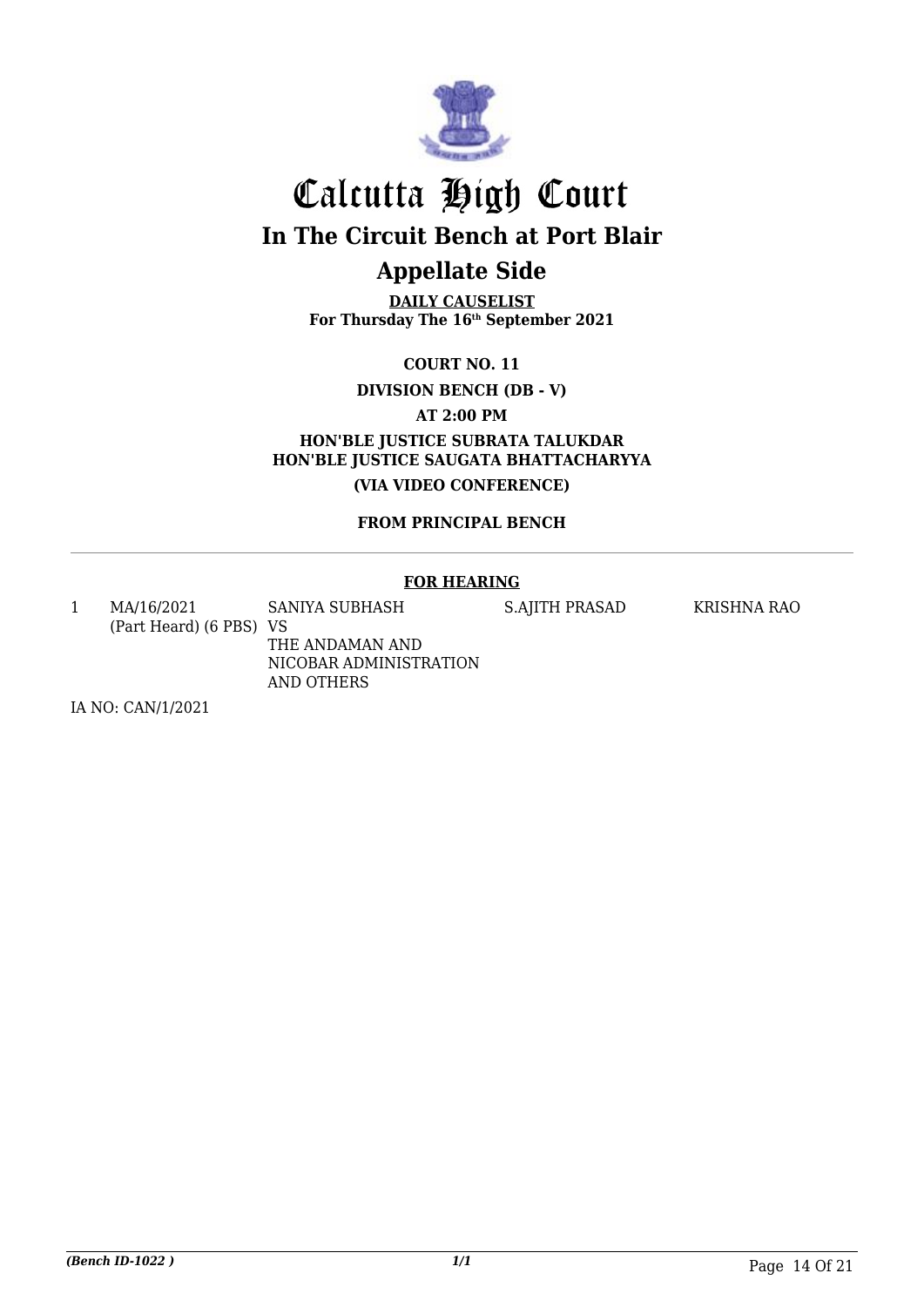

# Calcutta High Court **In The Circuit Bench at Port Blair**

## **Appellate Side**

**DAILY CAUSELIST For Thursday The 16th September 2021**

**COURT NO. 2**

**SINGLE BENCH (SB)**

**HON'BLE JUSTICE SHIVAKANT PRASAD**

|                 | <b>SPECIAL LEAVE TO APPEAL</b> |                                                                                                                                |                                          |                                                |  |
|-----------------|--------------------------------|--------------------------------------------------------------------------------------------------------------------------------|------------------------------------------|------------------------------------------------|--|
| $\mathbf{1}$    | CRA/14/2019                    | THE STATE<br><b>VS</b><br>A.JOSEMON                                                                                            | KRISHNA RAO                              | <b>GOPALA BINNU</b><br><b>KUMAR</b>            |  |
|                 | IA NO: CRAN/1/2021             |                                                                                                                                |                                          |                                                |  |
|                 |                                | <b>MOTION</b>                                                                                                                  |                                          |                                                |  |
| $\overline{2}$  | CRR/27/2019                    | <b>VINITA KUMARI</b><br><b>VS</b><br>N.KRISHNAN                                                                                | KRISHNA RAO, AJAY<br><b>KUMAR MANDAL</b> | K.M.B.JAYAPAL                                  |  |
|                 | IA NO: CRAN/1/2021             |                                                                                                                                |                                          |                                                |  |
| 3               | CRR/7/2021                     | PARAMESHWARAN<br><b>VS</b><br>THE STATE                                                                                        | K.M.B.JAYAPAL,<br>G.MINI                 | A.S.ZINU                                       |  |
| 4               | CRR/9/2021                     | HASSAN ALI AND ANOTHER<br><b>VS</b><br>THE STATE (THROUGH THE<br>PUBLIC PROSECUTOR)                                            | <b>GOPALA BINNU</b><br><b>KUMAR</b>      | G.MINI,<br>K.M.B.JAYAPAL,<br><b>S.KARMAKAR</b> |  |
| 5               | WPA/144/2021                   | SHRI. SHEIK SAFIUL ISLAM<br><b>VS</b><br>THE TEHSILDAR                                                                         | MR. K. SABIR                             | <b>AJAY KUMAR</b><br><b>MANDAL</b>             |  |
| 6               | WPA/218/2021                   | M/S HONEY BAR AND<br><b>RESTAURANT</b><br><b>VS</b><br>THE UNION TERRITORY OF<br>ANDAMAN AND NICOBAR<br><b>ISANDS AND ORS.</b> | <b>KMB JAYAPAL</b>                       | MOHD. TABRAIZ                                  |  |
| $7\overline{ }$ | CRR/12/2021                    | T.KRISHNAMOORTHY<br><b>VS</b><br>THE STATE                                                                                     | <b>ANJILI NAG</b>                        |                                                |  |
| 8               | WPA/220/2021                   | KANAN MONDAL<br><b>VS</b><br>THE DEPUTY<br>COMMISSIONER                                                                        | N.A.KHAN                                 |                                                |  |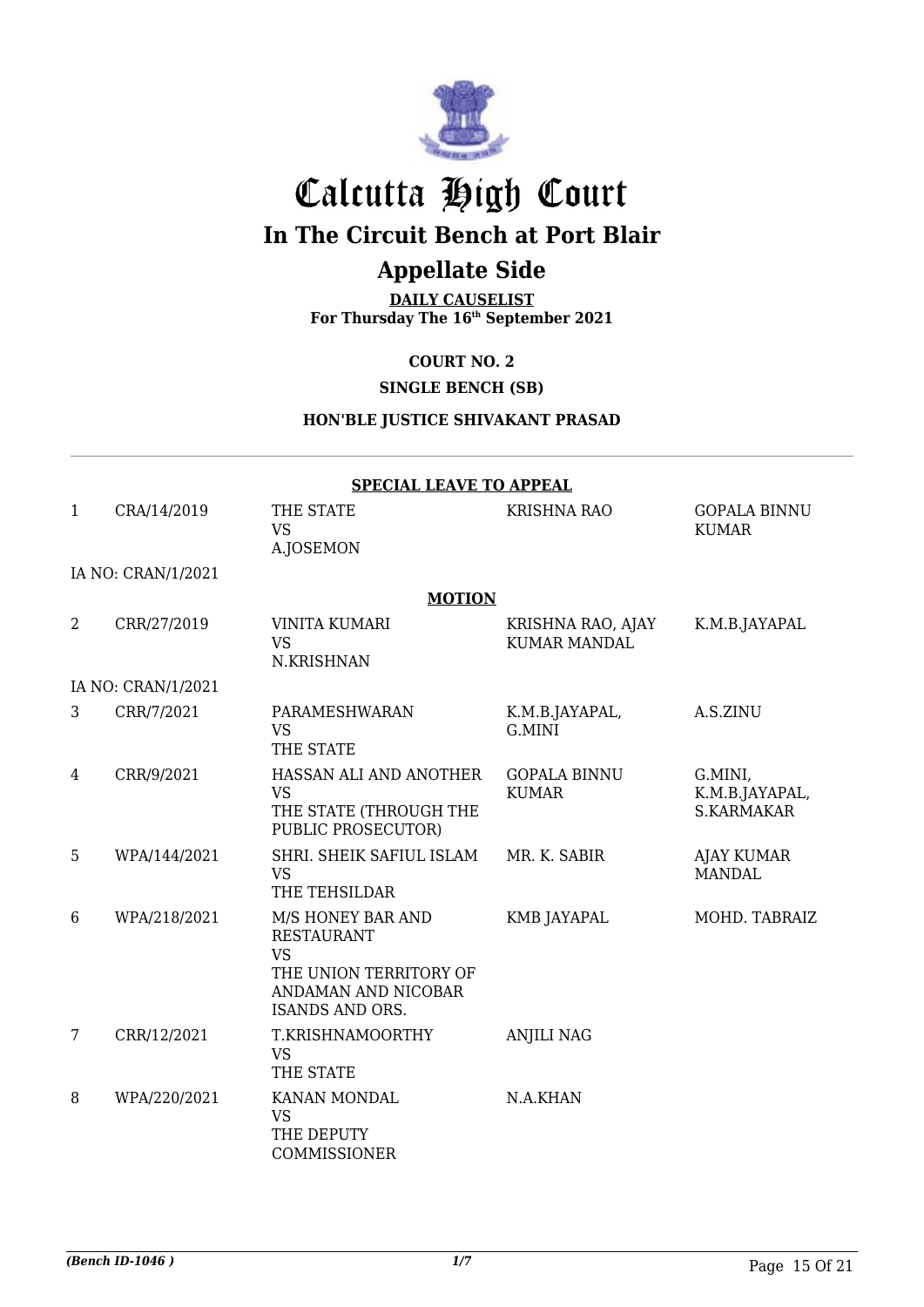| 9  | WPA/221/2021      | V.MARI<br><b>VS</b><br>THE TEHSILDAR                                                                                                                                             | <b>ARUN SHANDA</b><br><b>KUMAR</b> |                                          |
|----|-------------------|----------------------------------------------------------------------------------------------------------------------------------------------------------------------------------|------------------------------------|------------------------------------------|
|    |                   | <b>CONTEMPT APPLICATION</b>                                                                                                                                                      |                                    |                                          |
| 10 | CPAN/13/2018      | THE SEAFARERS<br>CONFEDERATION OF INDIA<br>(SCI)<br><b>VS</b><br><b>SHRI ANUP KUMAR</b><br>SHARMA, CHAIRMAN AND<br>MANAGING DIRECTOR OF<br>SHIPPING CORPORATION<br>OF INDIA LTD. | SHYAMALI GANGLY                    |                                          |
|    | wt11 WPA/82/2018  | THE SEAFARERS<br>CONFEDERATION OF INDIA<br>(SCI)<br><b>VS</b><br>THE SHIPPING<br><b>CORPORATION OF INDIA</b><br>LTD.                                                             | SHYAMALI GANGULY KRISHNA RAO       |                                          |
|    | IA NO: CAN/1/2021 |                                                                                                                                                                                  |                                    |                                          |
|    |                   | <b>FOR HEARING</b>                                                                                                                                                               |                                    |                                          |
| 12 | CRR/1/2017        | THE STATE (CBI)<br><b>VS</b><br>NEWAZESH ALI AND ORS.                                                                                                                            | RAKESH PAL GOBIND                  | <b>ARUL PRASANTH</b>                     |
|    | wt13 CRR/17/2018  | THE STATE (CBI)<br><b>VS</b><br>MAN MOHAN SINGH                                                                                                                                  | RAKESH PAL GOBIND                  | MOHD. TABRAIZ                            |
|    | wt14 CRR/18/2018  | THE STATE (CBI)<br><b>VS</b><br>PUSHPA RAJU                                                                                                                                      | RAKESH PAL GOBIND                  | <b>GOPALA BINNU</b><br><b>KUMAR</b>      |
|    | wt15 CRR/19/2018  | THE STATE (CBI)<br><b>VS</b><br>THOMAS HERENZ AND<br>ORS.                                                                                                                        | RAKESH PAL GOBIND                  | K.M.B.JAYAPAL                            |
| 16 | CRR/18/2019       | <b>RUPESH KISHEN</b><br>VS<br>THE STATE                                                                                                                                          | RAKESH PAL GOBIND                  | <b>SUMIT KARMAKAR</b>                    |
| 17 | WPA/174/2019      | N. MANIMEKALAI AND ANR.<br><b>VS</b><br>THE KAMARAJ ENGLISH<br>MEDIUM SCHOOL                                                                                                     | <b>G. BINNU KUMAR</b>              | M.P. KAMARAJ                             |
|    | wt18 WPA/231/2019 | THE SECRETARY, KAMARAJ<br>ENGLISH MEDIUM SCHOOL<br><b>VS</b><br>N. MANIMEKALAI (EX-<br>CLERK) AND ANR.                                                                           | M.P. KAMARAJ                       | <b>G. BINNU KUMAR</b>                    |
| 19 | WPA/83/2021       | ABDUL SIDDIQUE<br><b>VS</b><br>THE LIEUTENANT<br>GOVERNOR AND ANR.                                                                                                               | MOHD. TABRAIZ                      | KRISHNA RAO, AJAY<br><b>KUMAR MANDAL</b> |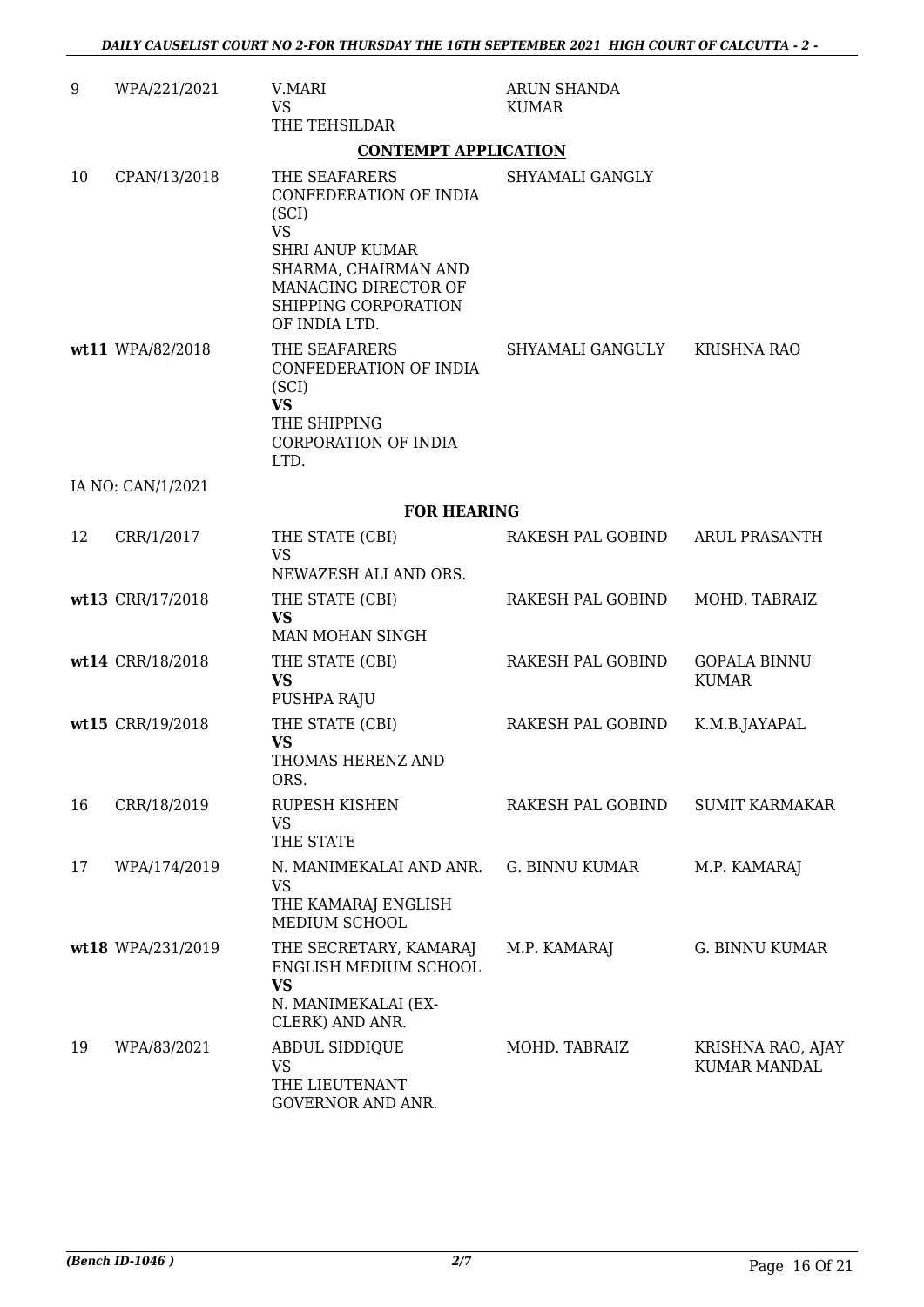| 20 | WPA/100/2020      | DEV DASS @ DIVA DAS AND<br>ANR.<br><b>VS</b><br>THE ARBITRATOR AND ORS.                                                                 | Anjali Nag, Shipra<br>Mondal and R. Pradeep                                             | <b>KRISHNA RAO</b>                   |
|----|-------------------|-----------------------------------------------------------------------------------------------------------------------------------------|-----------------------------------------------------------------------------------------|--------------------------------------|
|    | wt21 WPA/101/2020 | DEVA DASS @ DIVA DAS<br>AND ANR.<br><b>VS</b><br>THE ARBITRATOR,<br>REGISTRAR COOPERATIVE                                               | ANJILI NAG, SHIPRA<br>MANDAL, R.PRADEEP                                                 | ARUL PRASANTH,<br><b>KRISHNA RAO</b> |
| 22 | WPA/139/2020      | SOCIETIES AND ORS.<br><b>RITA SIL</b>                                                                                                   | <b>ANJILI NAG</b>                                                                       | <b>ARUL PRASANTH</b>                 |
|    |                   | <b>VS</b><br>THE ADMINISTRATOR<br>(LIEUTENANT GOVERNOR)<br>AND ORS.                                                                     |                                                                                         |                                      |
|    | wt23 WPA/190/2021 | <b>RITA SIL</b><br><b>VS</b><br>THE ADMINISTRATOR<br>(LIEUTENANT GOVERNOR)<br>AND ORS.                                                  | <b>ANJILI NAG</b>                                                                       | <b>ARUL PRASANTH</b>                 |
| 24 | WPA/94/2019       | ANDAMAN PLANTATIONS<br>AND DEVELOPMENT<br><b>CORPORATION PRIVATE</b><br>LIMITED AND ANR.<br><b>VS</b><br>THE UNION OF INDIA AND<br>ORS. | <b>RAJA BASU</b><br>CHOUDHARY, JYOTI<br>SINGH, ASIF<br>HUSSAIN,<br><b>V.D.SIVABALAN</b> | <b>ARUL PRASANTH</b>                 |
|    | wt25 WPA/95/2019  | ANDAMAN PLANTATIONS<br>AND DEVELOPMENT<br><b>CORPORATION PRIVATE</b><br>LIMITED AND ANR.<br><b>VS</b><br>UNION OF INDIA AND ORS.        | RAJA BASU<br>CHOUDHARY, JYOTI<br>SINGH, ASIF<br>HUSSAIN,<br><b>V.D.SIVABALAN</b>        | <b>ARUL PRASANTH</b>                 |
| 26 | WPA/113/2019      | K.RAJESH<br><b>VS</b><br>THE HONBLE LIEUTENANT<br><b>GOVERNOR AND ORS.</b>                                                              | <b>GOPALA BINNU</b><br><b>KUMAR</b>                                                     | <b>ARUL PRASANTH</b>                 |
|    | IA NO: CAN/1/2021 |                                                                                                                                         |                                                                                         |                                      |
|    | wt27 WPA/115/2019 | V.LAXMI KANTA<br><b>VS</b><br>THE HONBLE LIEUTENANT<br><b>GOVERNOR AND ORS.</b>                                                         | <b>GOPALA BINNU</b><br><b>KUMAR</b>                                                     | <b>ARUL PRASANTH</b>                 |
|    | IA NO: CAN/1/2021 |                                                                                                                                         |                                                                                         |                                      |
|    | wt28 WPA/116/2019 | LINGA RAJU<br><b>VS</b><br>THE HONBLE LIEUTENANT<br><b>GOVERNOR AND ORS.4 ORS</b>                                                       | <b>GOPALA BINNU</b><br><b>KUMAR</b>                                                     | ARUL PRASANTH                        |
|    | IA NO: CAN/1/2021 |                                                                                                                                         |                                                                                         |                                      |
|    | wt29 WPA/118/2019 | <b>ARATI MONDAL</b><br><b>VS</b><br>THE HONBLE LIEUTENANT<br><b>GOVERNOR AND ORS.</b>                                                   | GOPALA BINNU<br><b>KUMAR</b>                                                            | <b>ARUL PRASANTH</b>                 |
|    | IA NO: CAN/1/2021 |                                                                                                                                         |                                                                                         |                                      |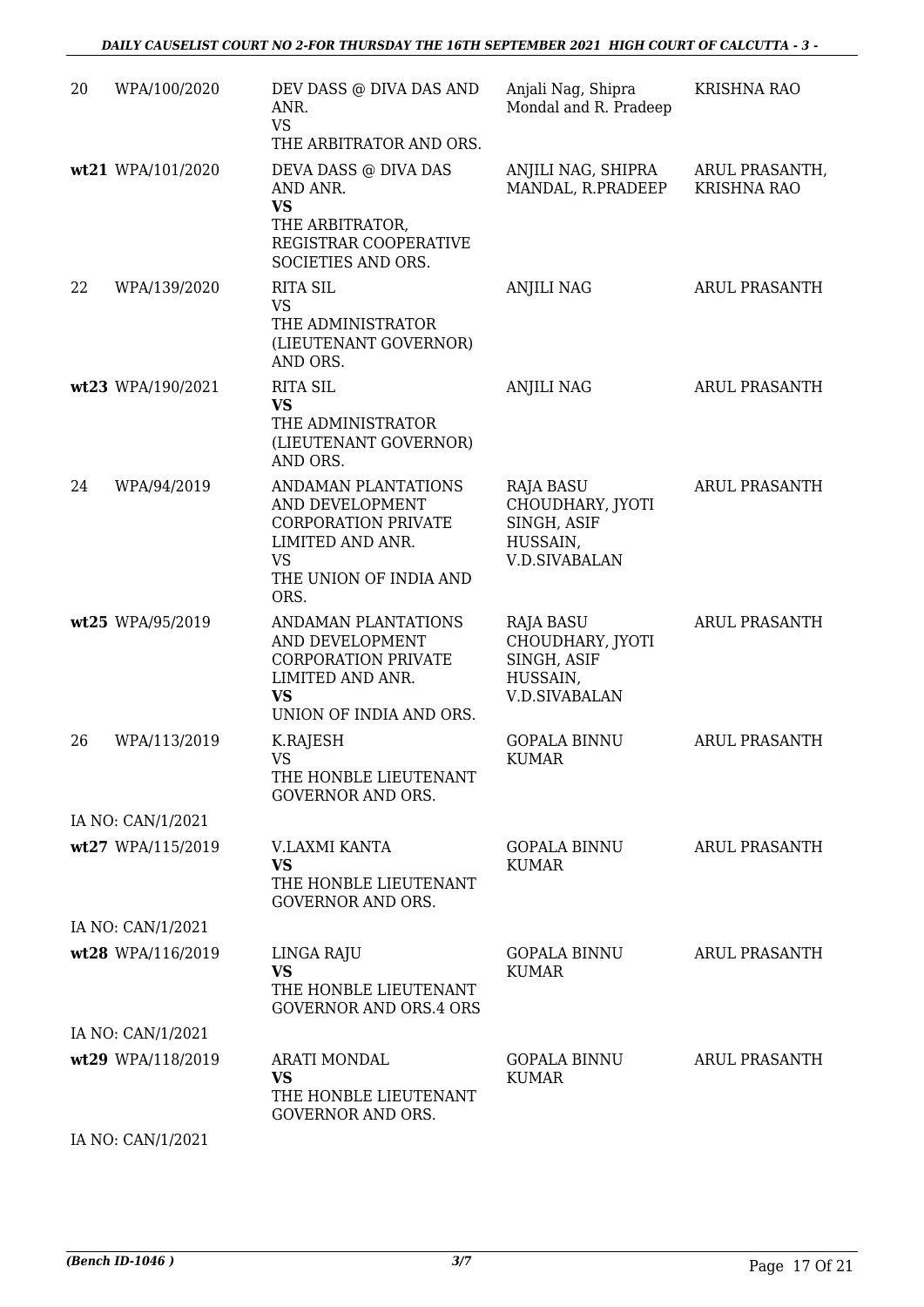|    | wt30 WPA/119/2019 | <b>VIJAY LAXMI</b><br><b>VS</b><br>THE HONBLE LIEUTENANT<br><b>GOVERNOR AND ORS.</b>                       | <b>GOPALA BINNU</b><br><b>KUMAR</b>                       | <b>ARUL PRASANTH</b>                            |
|----|-------------------|------------------------------------------------------------------------------------------------------------|-----------------------------------------------------------|-------------------------------------------------|
|    | IA NO: CAN/1/2021 |                                                                                                            |                                                           |                                                 |
| 31 | WPA/227/2019      | A.MURUGESAN AND ORS.<br><b>VS</b><br>THE UNION OF INDIA AND<br>ORS.                                        | RAKESH PAL GOBIND,<br>S.C.MISHRA,<br>A.VENKATESH          | TULSI LALL,<br>TASNEEM,<br><b>V.D.SIVABALAN</b> |
|    | wt32 WPA/152/2019 | ALOK KUMAR DAS AND<br>ORS.<br><b>VS</b><br>THE UNION OF INDIA AND<br>ORS.                                  | RAKESH PAL GOBIND,<br>S.C.MISHRA                          | TULSI LALL,<br>TASNEEM,<br><b>V.D.SIVABALAN</b> |
| 33 | WPA/159/2014      | A.ZAHEED<br><b>VS</b><br>THE ANDAMAN AND<br>NICOBAR ADMINISTRATION<br>AND ORS.                             | K.M.B.JAYAPAL,<br>G.MINI                                  | <b>ARUL PRASANTH</b>                            |
| 34 | CRA/1/2017        | SHRI. K. ESWAR RAO<br><b>VS</b><br>SHRI. K. G. SAM KUTTY                                                   |                                                           | A.K.CHAKRABORTY                                 |
| 35 | CRA/6/2018        | THE STATE<br><b>VS</b><br><b>SANDIP KUMAR</b>                                                              | KRISHNA RAO, SUMIT<br><b>KARMAKAR</b>                     | <b>GOPALA BINNU</b><br><b>KUMAR</b>             |
| 36 | WPA/63/2018       | M/S PANKAJ ENTERPRISES<br>AND ANR.<br><b>VS</b><br>ANDAMAN AND NICOBAR<br>ADMINISTRATION AND<br>ORS.       | RAJINDER SINGH,<br><b>TAPAN KUMAR DAS</b>                 | <b>ANJILI NAG</b>                               |
|    | IA NO: CAN/1/2021 |                                                                                                            |                                                           |                                                 |
| 37 | WPA/178/2018      | P.RENU<br><b>VS</b><br>THE STATE BANK OF INDIA<br>AND ORS.                                                 | D.C.KABIR                                                 | <b>ANJILI NAG</b>                               |
| 38 | WPA/282/2018      | <b>VANVIKAS EMPLOYEES</b><br>ASSOCIATION AND ORS.<br><b>VS</b><br>THE MINISTRY OF HOME<br>AFFAIRS AND ORS. | <b>GOPALA BINNU</b><br><b>KUMAR</b>                       | TULSI LALL,<br><b>TASNEEM</b>                   |
| 39 | CRA/3/2019        | THE STATE<br>VS<br>A.MAHESHWAR RAO AND<br>ORS.                                                             | A.S.ZINU                                                  | ANJILI NAG, GOPALA<br><b>BINNU KUMAR</b>        |
| 40 | CRA/9/2019        | THE STATE (CBI)<br><b>VS</b><br>SHAJAN T.OOMEN                                                             | RAKESH PAL GOBIND                                         | <b>GOPALA BINNU</b><br><b>KUMAR</b>             |
| 41 | CRA/11/2019       | <b>SUJIT MAJUMDAR</b><br><b>VS</b><br>THE STATE                                                            | <b>GOPALA BINNU</b><br>KUMAR, RAKESH PAL<br><b>GOBIND</b> |                                                 |
| 42 | CRA/12/2019       | PRADEEP HALDER<br><b>VS</b><br>THE STATE                                                                   | D. ILANGO AND R.<br>PRADEEP                               | <b>KRISHNA RAO</b>                              |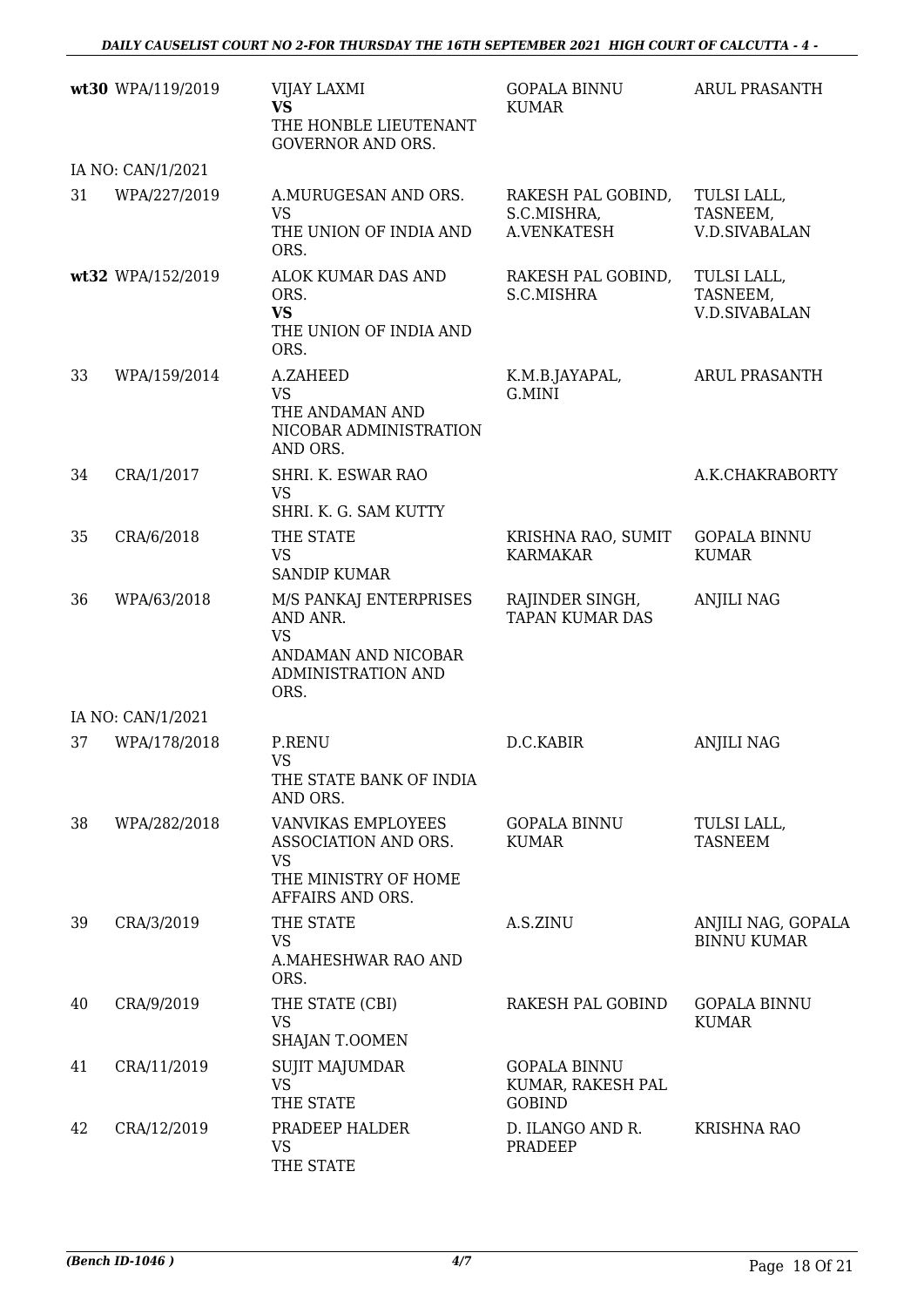### *DAILY CAUSELIST COURT NO 2-FOR THURSDAY THE 16TH SEPTEMBER 2021 HIGH COURT OF CALCUTTA - 5 -*

| 43 | CRR/13/2019       | <b>B.RAJALAXMI AND ANR.</b><br><b>VS</b><br>K.M.RAMESH                                                        | ARUL PRASANTH,<br><b>DOLLY SARKAR</b>    | D.ILANGO, ANJILI<br><b>NAG</b>           |
|----|-------------------|---------------------------------------------------------------------------------------------------------------|------------------------------------------|------------------------------------------|
| 44 | CRR/31/2019       | SHRI. MOHD ASIF<br><b>VS</b><br>SMTI. MUBASHIRA                                                               | MRS. KAVITA TEWARI<br><b>RAO</b>         | MS. BABITA DAS                           |
| 45 | WPA/200/2019      | M/S. NEW BHARAT<br><b>ENGINEERING WORKS</b><br><b>VS</b><br>ANDAMAN AND NICOBAR<br>ADMINISTRATION AND<br>ORS. | DEEP CHAIM, KABIR,<br>S. AJITH PRASAD    | KRISHNA RAO, AJAY<br><b>KUMAR MANDAL</b> |
| 46 | WPA/206/2019      | SUDEEP RAI SHARMA<br><b>VS</b><br>THE UNION OF INDIA AND<br>ORS.                                              | <b>GOPALA BINU KUMAR</b>                 | S.GANGULY                                |
| 47 | WPA/219/2019      | SMTI. JAI LAKSHMI<br><b>VS</b><br>THE ANDAMAN AND<br>NICOBAR ADMINISTRATION<br>AND ORS.                       | G. MINI AND<br>K.M.B.JAYAPAL             |                                          |
| 48 | WPA/238/2019      | SMTI. PRIYA MINJ<br><b>VS</b><br>THE ANDAMAN AND<br>NICOBAR ADMINISTRATION<br>AND ANR.                        | K. M. B. JAYAPAL                         | <b>KRISHNA RAO</b>                       |
| 49 | WPA/243/2019      | KARTICK AND ORS.<br>VS<br>THE LIEUTENANT<br><b>GOVERNOR AND ORS.</b>                                          | ANJILI NAG, SHIPRA<br><b>MANDAL</b>      | <b>KRISHNA RAO</b>                       |
| 50 | WPA/248/2019      | <b>A.SUNDAR</b><br><b>VS</b><br>THE HONBLE LIEUTENANT<br><b>GOVERNOR AND ORS.</b>                             | <b>GOPALA BINNU</b><br><b>KUMAR</b>      | M.P.KAMARAJ                              |
| 51 | WPA/267/2019      | THE GENERAL MANAGER,<br>ANIIDCO LTD.<br><b>VS</b><br>Y. JOHN AND ORS.                                         | ANJILI NAG,<br>R.PRADEEP                 | <b>GOPALA BINNU</b><br><b>KUMAR</b>      |
| 52 | WPA/287/2019      | ISLAND TRAVELS PVT. LTD.<br><b>VS</b><br>THE ANDAMAN AND<br>NICOBAR ADMINISTRATION<br>AND ORS.                | DEEP CHAIM KABIR,<br><b>AJITH PRASAD</b> | KRISHNA RAO,<br><b>ANJILI NAG</b>        |
| 53 | WPA/289/2019      | YOHANNAN SAJEEVAN AND<br>ANR.<br><b>VS</b><br>ANDAMAN AND NICOBR<br><b>ADMINISTRATION</b>                     | DEEP CHAIM KABIR,<br><b>AJIT PRASAD</b>  | <b>KRISHNA RAO</b>                       |
| 54 | WPA/324/2019      | V.TRIMURTHY AND ORS.<br><b>VS</b><br>THE LIEUTENANT<br>GOVERNOR AND ORS.                                      | <b>ANJILI NAG</b>                        | <b>ARUL PRASANTH</b>                     |
|    | IA NO: CAN/1/2021 |                                                                                                               |                                          |                                          |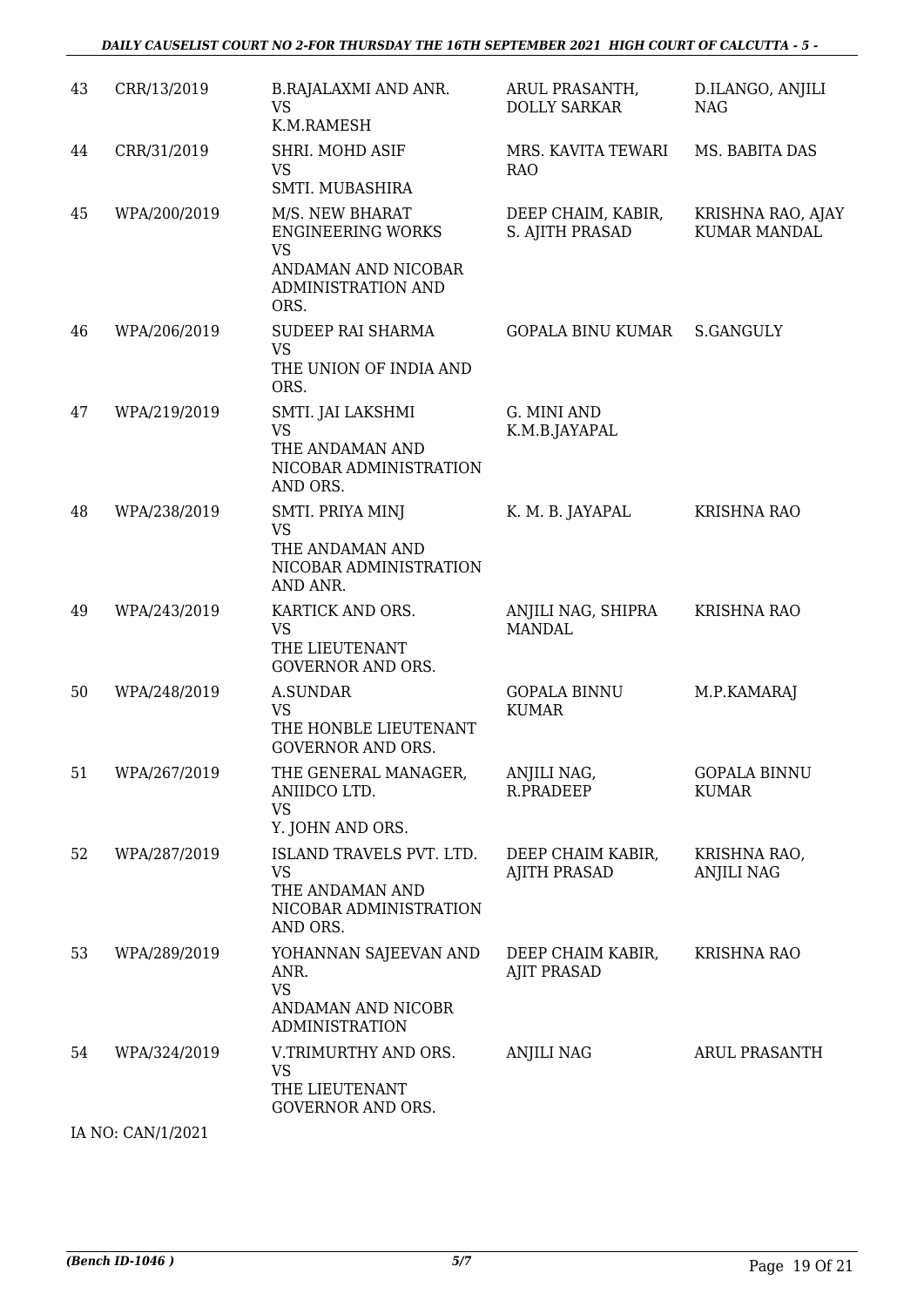| 55 | WPA/20297/2019 | M/S ARYAN AQUA (INDIA)<br>PVT. LTD.<br><b>VS</b><br>THE ANDAMAN AND<br>NICOBAR ADMINISTRATION<br>AND ORS.                                         | <b>ANJILI NAG</b>                    | KRISHNA RAO, AJAY<br><b>KUMAR MANDAL</b>     |
|----|----------------|---------------------------------------------------------------------------------------------------------------------------------------------------|--------------------------------------|----------------------------------------------|
| 56 | CRA/1/2020     | SAROJIT KULLU<br><b>VS</b><br>THE STATE                                                                                                           | D.ILANGO                             | M.P.KAMARAJ                                  |
| 57 | WPA/33/2020    | N.YUSUF<br><b>VS</b><br>THE ANDAMAN AND<br>NICOBAR ADMINISTRATION<br>AND ORS.                                                                     | K.VIJAY KUMAR                        | AJAY KUMAR<br><b>MANDAL</b>                  |
| 58 | WPA/47/2020    | S.PONNAMMAL<br>VS<br>THE UNION OF INDIA AND<br>ORS.                                                                                               | DEEP CHAIM KABIR,<br>AJITH S. PRASAD | <b>KRISHNA RAO</b>                           |
| 59 | WPA/54/2020    | <b>KISHEN RAM</b><br><b>VS</b><br>THE LIEUTENANT<br><b>GOVERNOR AND ORS.</b>                                                                      | G. MINI AND K.M.B.<br>JAYAPAL        |                                              |
| 60 | WPA/90/2020    | S. SHANMUGANATHAN<br><b>VS</b><br>ANDAMAN NICOBAR<br><b>ISLANDS INTEGRATED</b><br>DEVELOPMENT<br><b>CORPORATION LIMITED</b><br>(ANIIDCO) AND ANR. | GOPALA BINU KUMAR                    | <b>ANJILI NAG</b>                            |
| 61 | WPA/94/2020    | JOHN EKKA AND ORS.<br><b>VS</b><br>THE UNION OF INDIA AND<br>ORS.                                                                                 | <b>GOPALA BINNU</b><br><b>KUMAR</b>  | <b>KRISHNA RAO</b>                           |
| 62 | WPA/96/2020    | P.VAIKUNTA RAO<br><b>VS</b><br>THE UNION OF INDIA AND<br>ORS.                                                                                     | <b>GOPALA BINNU</b><br><b>KUMAR</b>  | <b>KRISHNA RAO</b>                           |
| 63 | WPA/109/2020   | <b>SASI KALA</b><br><b>VS</b><br>THE UNION OF INDIA AND<br>ORS.                                                                                   | K.M.B.JAYAPAL,<br>G.MINI             | <b>KRISHNA RAO</b>                           |
| 64 | WPA/119/2020   | <b>LALTA PRASAD</b><br><b>VS</b><br>THE LIEUTENANT<br><b>GOVERNOR AND ORS.</b>                                                                    | <b>ANANDA HALDER</b>                 | KRISHNA RAO,<br>A.K.MANDAL,<br>K.M.B.JAYAPAL |
| 65 | WPA/122/2020   | S. K. MONIRUL ALI<br><b>VS</b><br>THE LT. GOVERNOR AND<br>ORS.                                                                                    | MOHAMMED<br>TABRAIZ                  | <b>KRISHNA RAO</b>                           |
| 66 | WPA/124/2020   | M.KRISHNAN<br><b>VS</b><br>THE LIEUTENANT<br>GOVERNOR AND ORS.                                                                                    | MOHD. TABRAIZ                        | <b>ARUL PRASANTH</b>                         |